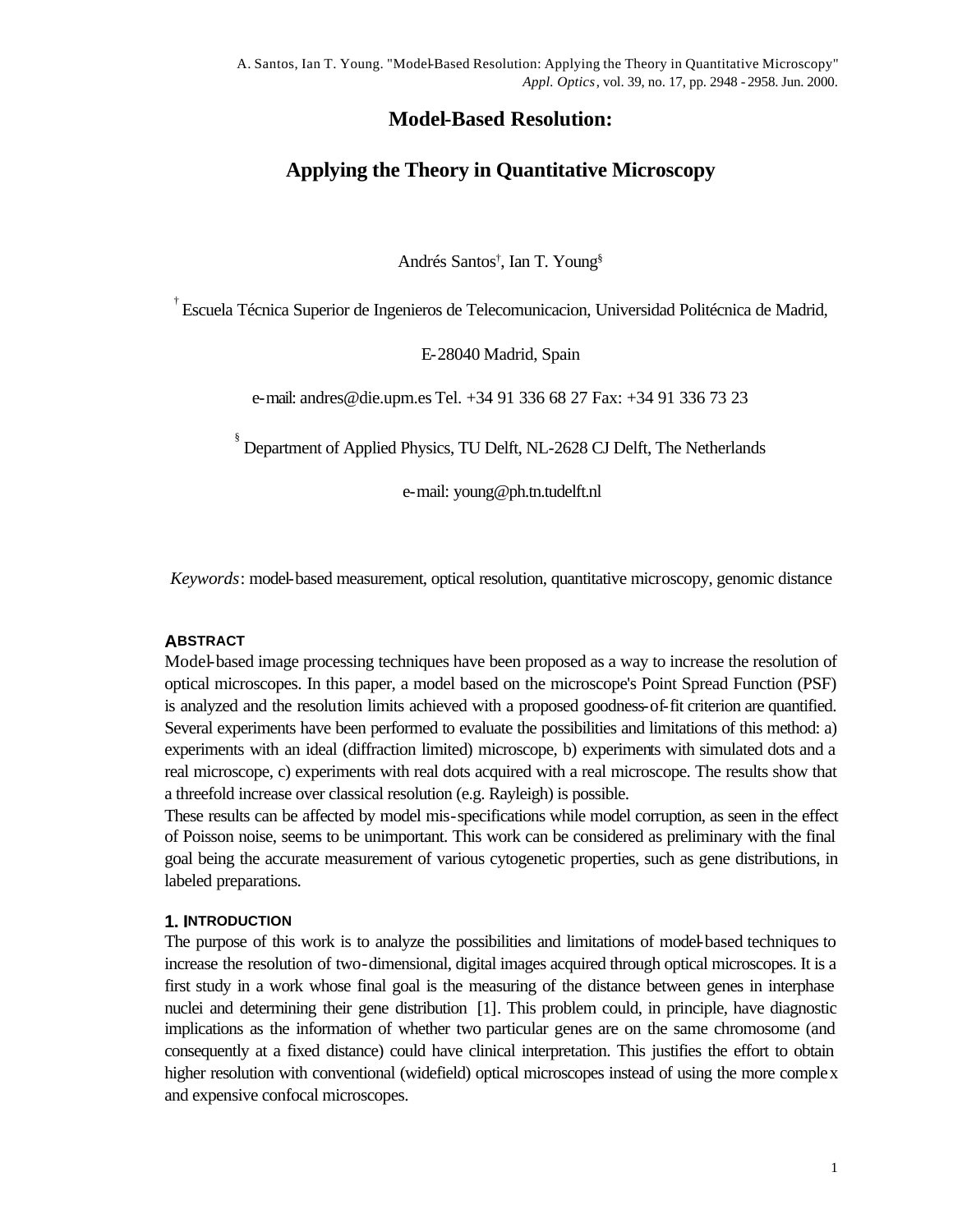To know the gene location in the nuclei, fluorescence probes are hybridized to individual genes and analyzed as dots whose presence and relative location in the acquired images are the relevant information. We, therefore, intend to measure the distances between two observable dots that represent the fluorescence light coming from two gene probes that have been appropriately hybridized. The relative peak intensities of the dots will also be measured.

In this paper, we will assume that the two fluorescence dots produce incoherent light as they originate from two distinct self-luminous light sources. Although this is only partially true for high-aperture microscope objectives, the study of partially coherent light sources is left for future work.

### **1.1. Model-based resolution**

Although there are some classical definitions of optical resolution (such as that of Rayleigh) that consider only diffraction effects in a lens, according to van den Bos, the resolution limit depends actually on the errors in the observed intensity distributions [2, 3].

Following [2], the two-point resolution—the resolution of two superimposed and overlapping component intensity distributions—can be formulated as a two-component functional model-fitting to error–corrupted observations with respect to the locations and amplitudes of both components.

Then the two-component model can be defined as:

$$
g(x, y/a, b) = a_1 h(x - b_{x1}, y - b_{y1}) + a_2 h(x - b_{x2}, y - b_{y2})
$$
 Eq. 1

where  $\mathbf{a} = (\mathbf{a}_1, \mathbf{a}_2)$  are the amplitudes,  $\mathbf{b} = (\mathbf{b}_{x_1}, \mathbf{b}_{x_2}, \mathbf{b}_{y_1}, \mathbf{b}_{y_2})$  the peak locations of both components, and  $h(x, y)$  is the component distribution. This equation can also be expressed as:

$$
g(x, y/a, b, g) = a_0 \frac{1}{2} g h(x - b_{x1}, y - b_{y1}) + (1 - g) h(x - b_{x2}, y - b_{y2})
$$
 Eq. 2

with  $\gamma$  as the peak ratio  $g = a_1 / (a_1 + a_2)$  and  $a_0 = a_1 + a_2$ .

Throughout this work, this model will be fitted to the error–free or noise–corrupted observations, trying to minimize the least squares criterion. The observations can include systematic errors (model mis-specification) and (in a well designed microscope) non-systematic or stochastic (Poisson noise) errors.

#### **2. DOT LOCATION PROCEDURE**

Keeping in mind the problem of locating fluorescence dots in cytogenetic applications, it will be assumed that a basic tool for a first rough location of the dots is already available. Perhaps a simple thresholding method will be used or more elaborate tools as described in [4-6]. The purpose of the work presented here is to refine this initial guess. A decision has to be made as to whether each of the dots located is actually one or two dots. In the two-dimensional projection of the three dimensional reality, one dot could be "hiding" behind a second one. If two dots are located close to one another, then their distance and peak ratio have to be measured as accurately as possible.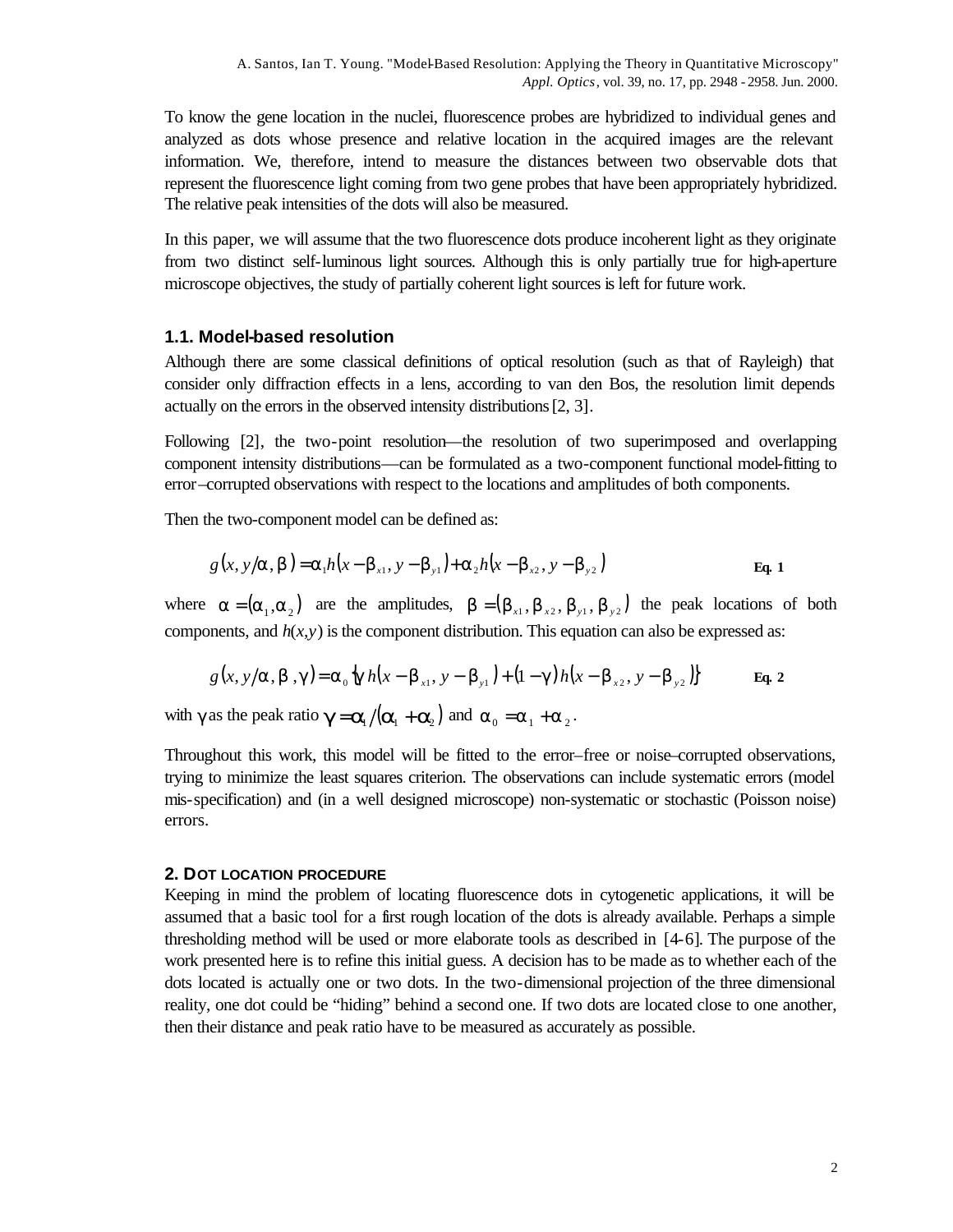#### **2.1. Building the model**

The observation model has been obtained by approximating the microscope's point spread function (PSF) by an analytical function. As shown in Figure 1, two different kinds of mathematical functions have been tested—a Bessel-based model and a Gaussian-based model.

The 1-D Bessel model for a single dot is:

$$
h(x) = p_1 \left( \frac{J_1 (p_2 (x - p_3))}{(x - p_3)} \right)^2
$$
 Eq. 3

where  $J_1(\bullet)$  is a Bessel function of the first kind and  $p_1$ ,  $p_2$  and  $p_3$  are the model parameters.

The 1-D Gaussian model for a single dot is:

$$
h(x) = p_1 \exp\left(-\left(p_2(x - p_3)\right)^2\right)
$$
 Eq. 4

The 2-D model is obtained by simply evaluating these functions on a 2-D grid.

The Bessel model was chosen because in an ideal, aberration-free microscope, the lens diffraction produces a circularly symmetric PSF that follows this expression. (See section 3.1.) The Gaussian model was selected as it is simpler, faster to compute, and under many circumstances an excellent approximation to the Bessel model [7]. It should be noted, however, that although both models fit the PSF's central peak, the actual PSF is broader. The effects of this mismatch will be discussed in section 3.2.

#### **2.2. One-dot and two-dot models:**

The 2-D one-dot Bessel model is based on the expression:

$$
d = \sqrt{(x - t_2)^2 + (y - t_3)^2}
$$
  
model<sub>1</sub> = t<sub>1</sub>  $\left(\frac{J_1(p_2 d)}{d}\right)^2$  Eq. 5

and the 2-D two-dot Bessel model on the expression:

$$
d_1 = \sqrt{(x - t_2)^2 + (y - t_3)^2} \qquad d_2 = \sqrt{(x - t_4)^2 + (y - t_5)^2}
$$
  
\n
$$
d_1 = \left(\frac{J_1(p_2 d_1)}{d_1}\right)^2 \qquad \text{dot}_2 = \left(\frac{J_1(p_2 d_2)}{d_2}\right)^2
$$
  
\n
$$
d_2 = \left(\frac{J_1(p_2 d_2)}{d_2}\right)^2 \qquad \text{Eq. 6}
$$
  
\n
$$
d_2 = \left(\frac{J_1(p_2 d_2)}{d_2}\right)^2
$$

The 2-D one-dot Gaussian model is based on the expression:

model<sub>1</sub> = 
$$
t_1 \exp\left(-\left(p_2(x - t_2)\right)^2\right) \exp\left(-\left(p_2(x - t_3)\right)^2\right)
$$
 Eq. 7

and the 2-D two-dot Gaussian model on the expression: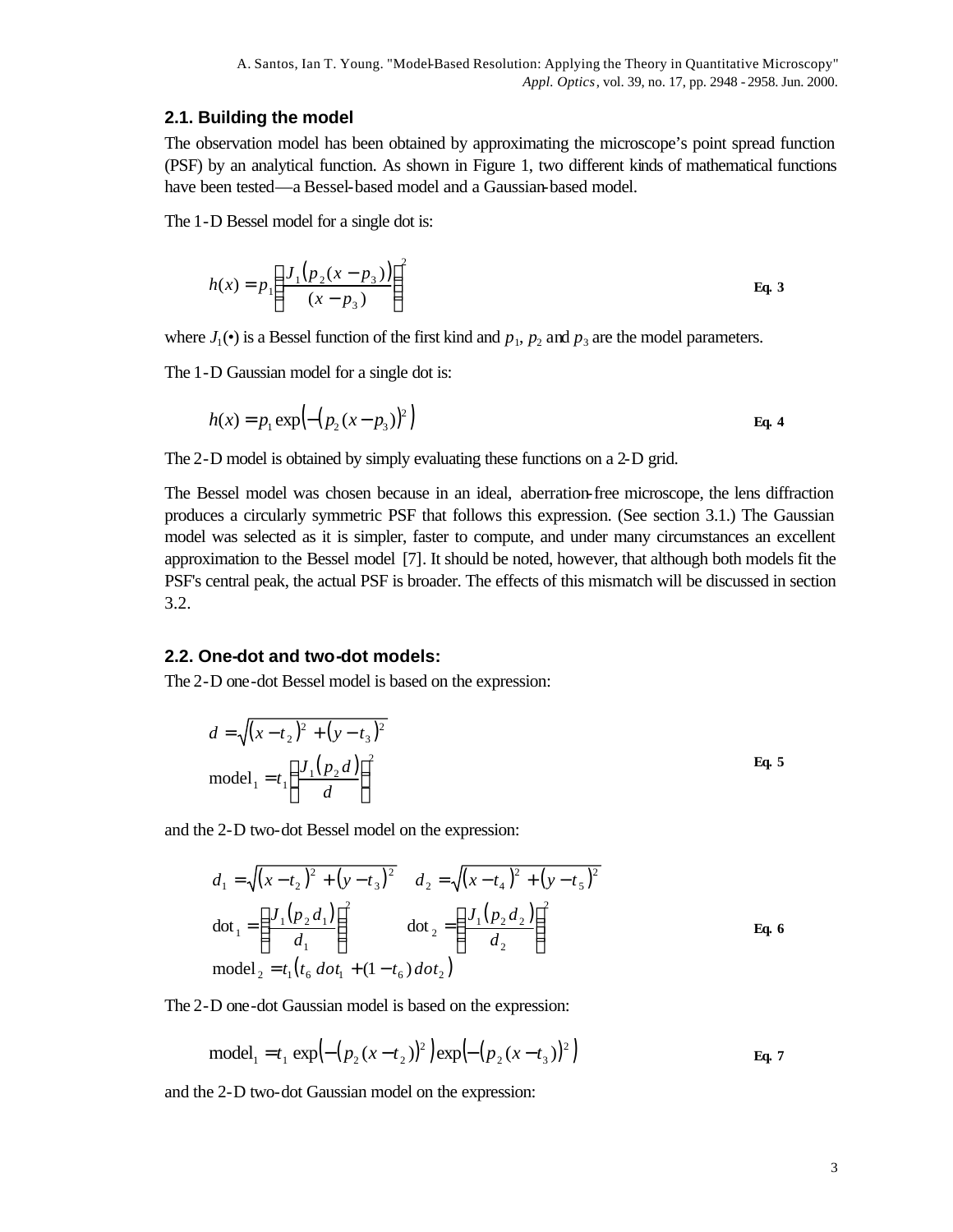dot<sub>1</sub> = exp
$$
\left(-\left(p_2(x - t_2)\right)^2\right)
$$
exp $\left(-\left(p_2(y - t_3)\right)^2\right)$   
\ndot<sub>2</sub> = exp $\left(-\left(p_2(x - t_4)\right)^2\right)$ exp $\left(-\left(p_2(y - t_5)\right)^2\right)$ Eq. 8  
\nmodel<sub>2</sub> = t<sub>1</sub>  $\left(t_6 \text{ dot}_1 + (1 - t_6) \text{ dot}_2\right)$ 

where  $\{t_1$  to  $t_6\}$  are the fitting parameters in every case.

It can be argued whether two models are required, as the one-dot model can be built from the twodot model. As will be seen in the next sections, both models are needed to define a goodness-of-fit criterion that permits one to discriminate between one or two dots in the image. The two-dot model, having a greater number of parameters, always achieves a better fit.

### **2.3. Fitting the model to the observations**

The fitting procedure first fits the one-dot model to the observations and then fits the two-dot model. The decision as to whether there is a single dot or two dots is one of the critical steps of the method and will be discussed later. The basic tool that is used to fit the model is the Matlab function leastsq (optimization toolbox), using the Levenberg-Marquardt method applied to the error function:

one dot: 
$$
\text{err}_1 = \sum_{x,y=1}^{N} (\text{image\_data}[x, y] - \text{model}_1[x, y])^2
$$
  
\ntwo dot:  $\text{err}_2 = \sum_{x,y=1}^{N} (\text{image\_data}[x, y] - \text{model}_2[x, y])^2$ Eq. 9

The MatLab default values are used except for the maximum number of iterations which was increased to 1,000. Although this maximum number of iterations was occasionally reached and consequently it could be assumed that a better fit could be obtained with more iterations, this number was not increased in order to simulate a more realistic computational situation where the optimization time cannot increase indefinitely.

The fitting procedure required four input values:

- the *x* and *y* coordinates of the initial location. Although in the first experiments this location was chosen randomly in the neighborhood of the one of the dots, it was thought that a more realistic selection was a position of maximum brightness in the image: this (possibly nonunique) position is probably not the exact location of the dot(s) in noisy images, but it is easy to locate in real images;
- an initial peak ratio ( $\mathbf{g}_0$ ) for the two-dot model;  $\gamma_0 = 0.52$  in all the experiments, and;
- the size of the subimage to be considered for fitting. In all the experiments described here, 40 pixels from the initial location in all four directions were used. Again this is a parameter to simulate a real situation; a larger subimage (or the whole available image) could be used. But in a real case with a larger image, some disturbing factors (other dots for example) could be included. How large this subimage actually is, depends on the sampling density which, in our case, is  $2 \times 22.28 = 44.56$  pixels/um when corrected for binning. (See section 3.2.)

The optimization procedure adjusts the following parameters: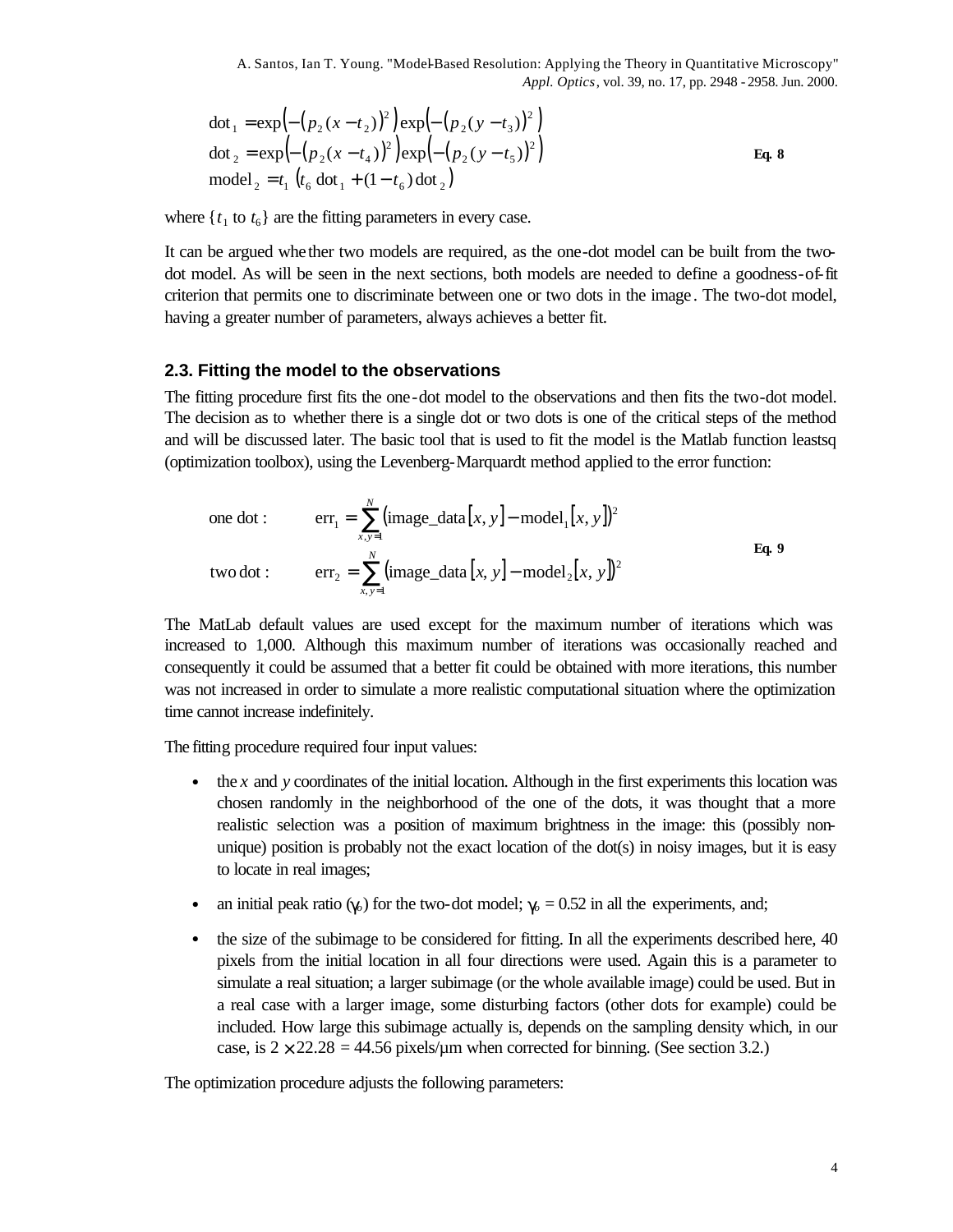- Location (*x*, *y* coordinates) of one or two peaks depending on the model used;
- Amplitude of the model,  $t_1$ , and;
- Peak ratio in the two-peak model (*g*). This parameter was not optimized in den Dekker's work [8], but has proved useful.

The procedure has the following steps:

- a) Determination of the initial location for the fitting algorithm. It has been chosen in all the experiments as the position of the absolute brightness maximum in the subimage considered. If there are several points with the same maximum value, the one closest to the upper-left corner is chosen.
- b) Starting from the initial location, the one-dot model is fitted.
- c) Starting from the initial location, the two-dot model is fitted.

In the Den Dekker procedure [8] the two-dot fit starts from the saddle or minimum point of the error function located with the single-dot model. When starting from this local minimum in our application, however, the two-dot model fitting sometimes cannot escape. We have obtained better results starting the second fitting from another point nearby, for example, the initial location determined in step (a).

d) A decision is made as to whether the best fit is the single-dot or the double-dot model: a goodness-of-fit criterion has to be computed. For the Gaussian model only, the resolution criterion proposed in [2] is also computed.

#### **2.4. Goodness-of-fit criterion**

The measure of the goodness of an individual fit that we use is the mean-square error (mse):

$$
mse = \frac{1}{N^2} \sum err^2
$$
 Eq. 10

where err is the error between the actual and the obtained values for each pixel and  $N^2$  is the number of pixels analyzed. This parameter is the square of the discrepancy, which is used by some authors (e.g. [9]).

The increase in the number of parameters of the two-dot model implies that it always obtains better fits and lower mse values; there are simply more degrees-of-freedom. Thus the decision as to whether the one-dot or two-dot fits is to be preferred has to be based on a relative measure such as the decrease in the mse when going from the one-dot to the two-dot model:

$$
x = \frac{\text{mse}_2 - \text{mse}_1}{\text{mse}_2}
$$
 Eq. 11

with  $mse_2$  and  $mse_1$  being the mean-square error of the two-dot fit and the one-dot fit, respectively. If *x* is not above a certain threshold, the two-dot fit is discarded. The selection of the optimal threshold is a key point that will be discussed in following sections. Figure 4, for example, will show the effect of two different thresholds.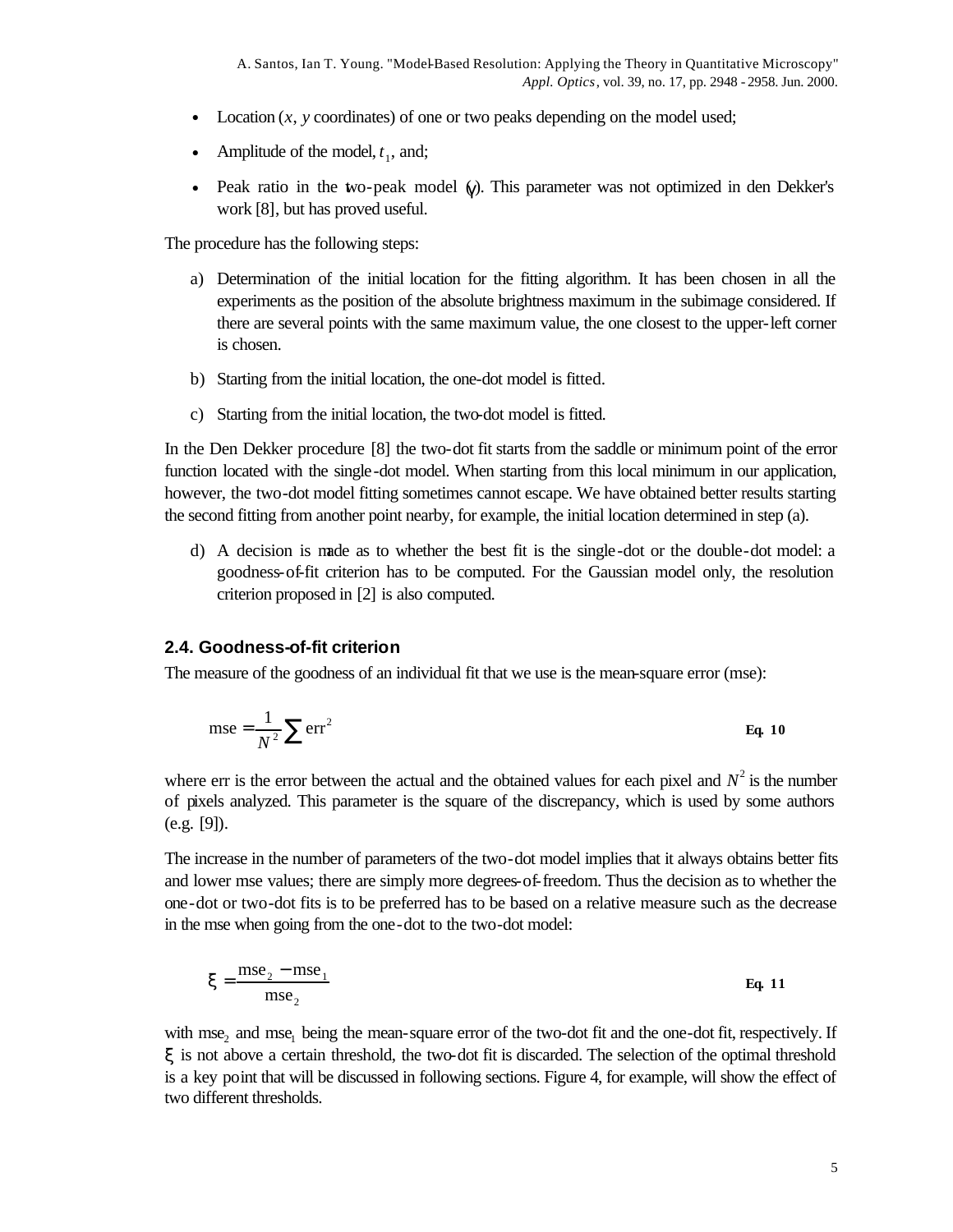#### **3. EXPERIMENTS**

Several experiments have been performed to evaluate the possibilities and limitations of this method:

- a) experiments with an ideal (diffraction limited) microscope
- b) experiments with simulated dots and a real microscope
- c) experiments with real dots acquired with a real microscope.

### **3.1. Ideal case (diffraction limited)**

An ideal aberration-free microscope, where the only limiting factor is the diffraction in the lens, will have a circularly-symmetric PSF, given by:

$$
PSF(r) = \text{constant} \left( 2 \frac{J_1(ar)}{r} \right)^2
$$
 Eq. 12

where  $J_1(\bullet)$  was defined previously and  $a = 2\delta$  *NA*/*l*. For *NA* = 1.3 and *l* = 600 nm, as in the rest of the experiments described here,  $a = 13.614 \,\mathrm{\upmu m^1}$ .

A simulation has been conducted on the ability of the fitting procedure to locate two dots in this ideal case where the PSF is known and the two dots are infinitesimally small. The only non-deterministic consideration has been the introduction of Poisson noise, as it is always present, due to the photoncounting effect.

#### **3.1.1. Method**

A set of artificial images has been constructed simulating the effect of two dots at different relative distances *d* (from 1 to 40 pixels). It is assumed that the dots are infinitesimally small so that the observed image is the addition of two overlapping PSFs. The actual peak ratio (γ) was kept constant at a value of 0.6 even when the initial estimate was  $\gamma_o = 0.52$  as described above.

To include Poisson noise, the simulated images were modified with the Matlab function Poissrnd (statistics toolbox). The SNR (signal-to-noise ratio) in the noisy image was computed on the area used to fit the model, in these experiments, 81x81 pixels. To obtain a specific value of SNR, the image was multiplied by a factor before applying Poissrnd and later was divided by the same factor. In this way, the SNR was adjusted to a value of approximately 15 dB.

The simulation was done using as the PSF the function  $\mathcal{V}_1(0.2898 \times d)/d^2$  that includes unitless distances *d* (pixels). The multiplying factor 0.2898 which is used in subsequent experiments was found for a Zeiss microscope and determined experimentally by fitting equation 12 to the measured PSF shown in Figure 1. (See section 3.2.) For a distance  $d = 1$ , using equation 12 means an actual distance of:

$$
r = \frac{0.2898}{a} = \frac{0.2898}{13.614 \text{ }\mu\text{m}^1} = 0.021 \text{ }\mu\text{m}
$$
 Eq. 13

that is, a sampling density of  $1/0.021 \mu m = 46.96$  pixels/ $\mu$ m. This value differs slightly from the direct measurement of the sampling density  $(44.56 \text{ pixels/}\mu\text{m})$  referred to in section 3.2.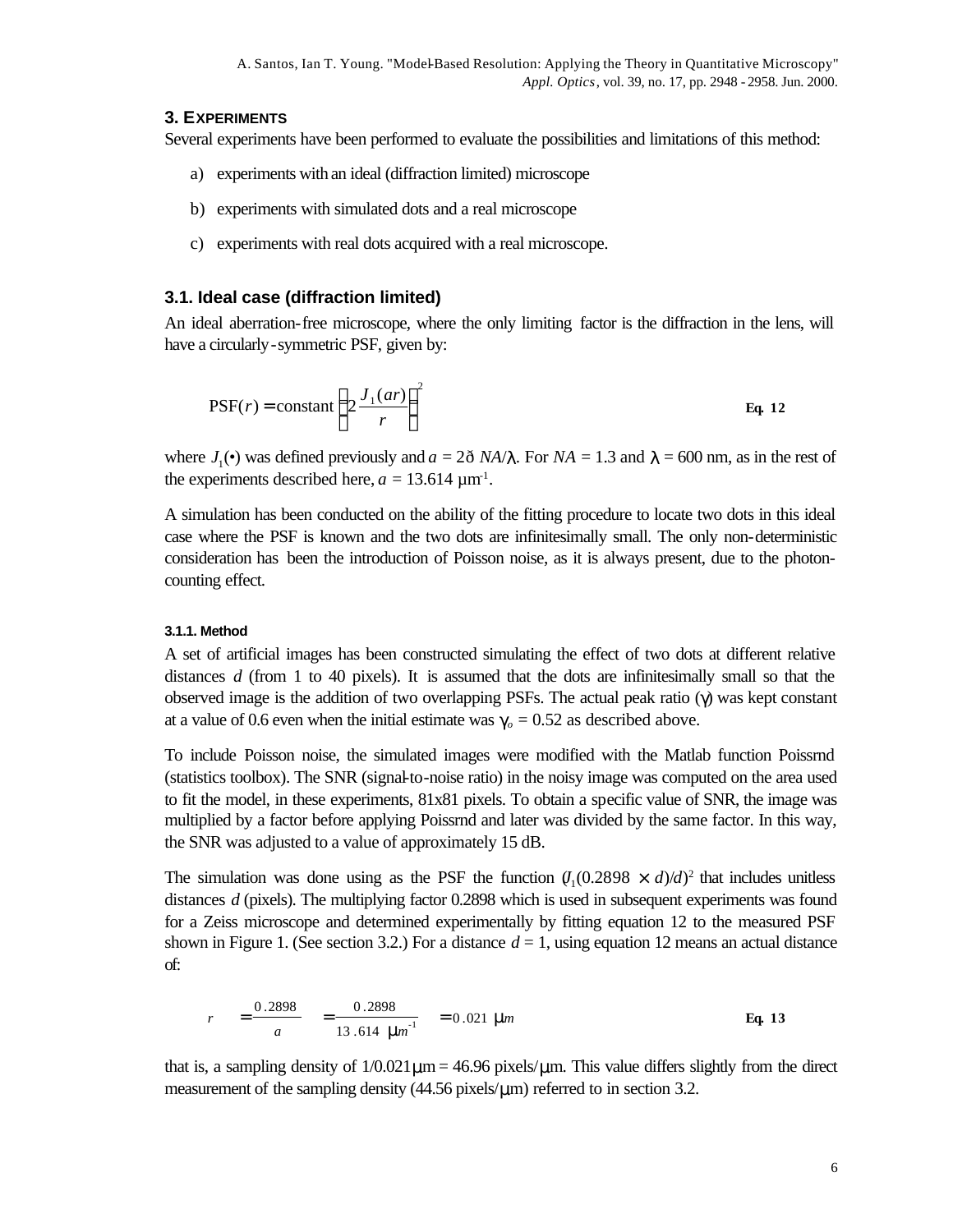### **3.1.2. Results**

The results of the fitting procedure using the Bessel model are shown in Table 1 and in Figure 2. The second and third columns in Table 1 show the error in determining the relative distance and the peak ratio when there is no noise included in the simulated images. The remaining columns show the results of 12 experiments performed for each distance *d* including Poisson noise (SNR = 15.7 dB). Columns 4-8 show the raw results of the two-dot model fitting. For small and large distances, the fit is obviously incorrect and a local minimum in the error function has been found. In columns 9-13, the same results are shown, excluding cases where the goodness-of-fit criterion  $\boldsymbol{\chi}$  is below the threshold value of 0.1.

## **3.1.3. Discussion**

For large distances  $(d > 20)$ , the effect of the finite image size is evident. As a large amount of the intensity distribution of the second dot is left out of the image, the fit deteriorates. This effect cannot be considered of importance as—the distance being large—the initial dot location procedure would not have problems in detecting the presence of two dots. The single -dot fit then will improve the individual dots' locations, allowing accurate distance measurements.

For small distances  $(d < 4)$ , the situation is different. Sometimes the procedure fails to locate both dots and this can be considered the resolution limit:  $4 \times 0.021$  μm = 0.084 μm. It is interesting to note that the Rayleigh resolution limit in this case is  $0.61$  *| / NA* =  $0.282$  µm. In this ideal case, there is a 3.3 improvement in resolution!

# **3.2. Simulated dots and real microscope**

A step towards a more realistic case has been achieved using the data (PSF and pixel size) from a real microscope. In this case, using the experimentally-obtained PSF from a Zeiss Axioskop microscope (Zeiss Corporation, Jena, Germany), simulated images with one or two dots were "built." These dots were assumed to be point-like objects so the simulated image is either the PSF (one-dot images) or the overlap of two PSF functions in different locations and multiplied by different amplitude factors (two-dot images).

## **3.2.1 Equipment**

The equipment selected was the same as the one used by Netten [4, 5]. In order to use his images as a test set, we used a Zeiss Axioskop microscope with a Photometrics KAF 1400 camera (Photometrics Corporation, Tucson, Arizona) using 2x2 binning. The objective was an oil–immersion 40x, NA=1.3 Zeiss Plan Neofluor.

The experimentally obtained sampling density (excluding binning) was known to be 5.57 pixels/µm [10]. Considering the binning, this meant a sampling density of 2.785 pixels/µm. The fluorescence emission wavelength was assumed to be 600 nm; actually it was 615 nm for the fluorochrome used but the OTF (optical transfer function) had been measured for 600 nm.

### **3.2.2. Obtaining the Model**

The PSF was computed by taking the inverse Fourier transform of the one-dimensional, 256-point OTF that had been measured. As this method to measure the OTF uses a spatial interpolation by a factor of eight, the PSF is obtained in this  $8<sub>\times</sub>$  interpolated space [10]. To achieve greater accuracy, all the experiments have been done in this interpolated space. It should be kept in mind that in all of the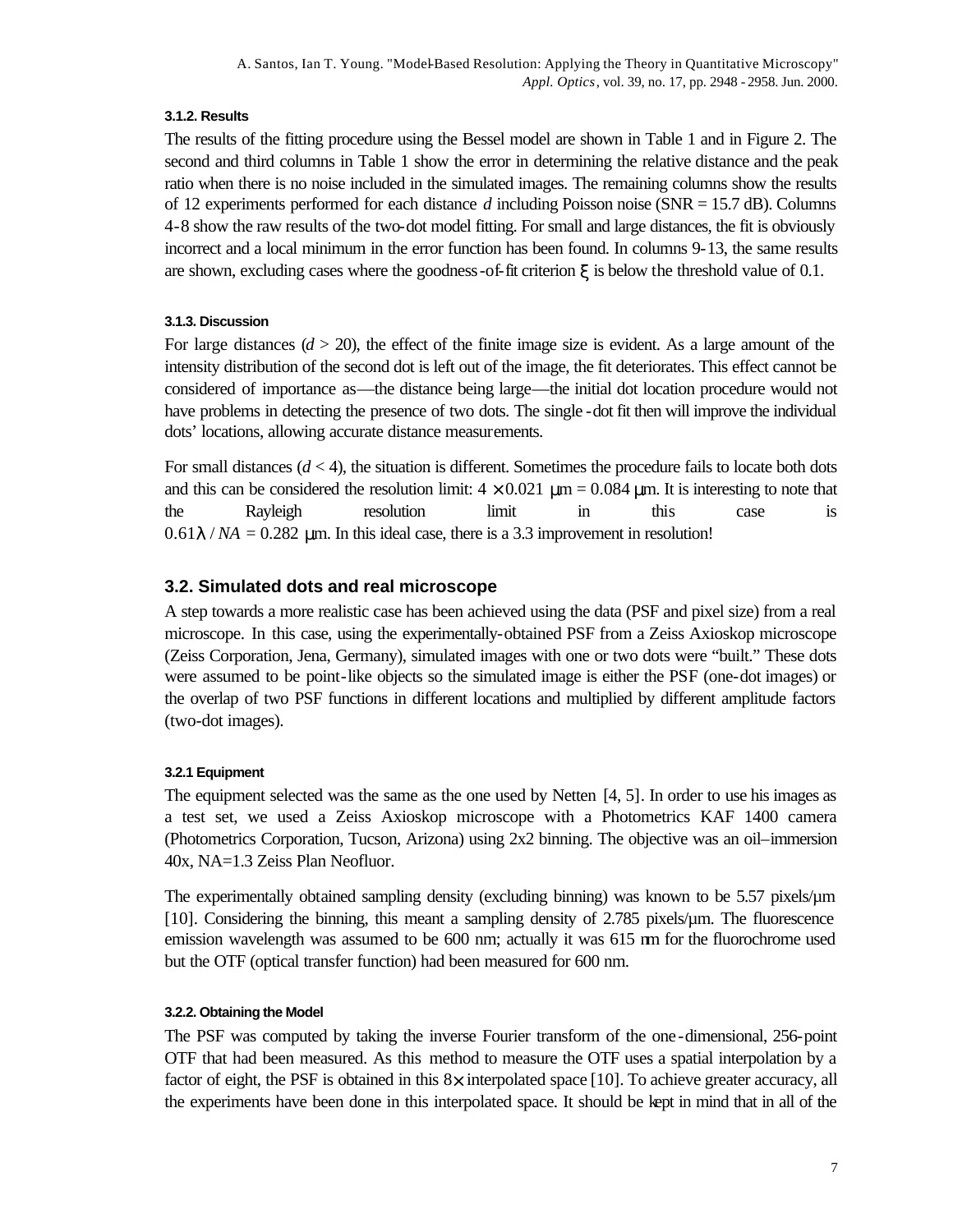simulation experiments eight pixels in a simulated image are equivalent to one pixel in an actual (acquired) image. This yields a simulated sampling density of  $8 \times 2.785 = 22.28$  pixels/ $\mu$ m in the binned image from above which translates to 44.56 pixels/µm in the unbinned image. Finally, two analytic models were built: a Gaussian-based and a Bessel-based one.

Gaussian-based model – The PSF was approximated by a Gaussian function with three parameters as given in equation 4. This fitting was done with the Matlab function curvefit (optimization toolbox) which uses the least squares method. Only parameter  $p_2$  in equation 4 was actually used in the computations as the function was normalized to one and shifted to the origin. The equations shown in section 2.2 were used to build the one-dot and two-dot models.

The model shows a good fit in Figure 1 to the PSF's main lobe, although it does not account for the secondary lobes. These lobes are small and initially it was thought that they would not affect the location of the image peaks. This mismatch, however, has some effects as will be seen. The full width at half maximum (FWHM) of each peak in this Gaussian model is nine pixels while the full width at 10% of the maximum is 25 pixels.

Bessel-based model – The PSF was approximated by the three-parameter function given in equation 3. As in the previous case, the fitting of this equation to the microscope's PSF was done with the Matlab function curvefit and the 2-D model obtained by evaluating this expression on the 2-D grid.

#### **3.2.3. Results from single-dot experiments**

The accuracy of the location of individual dots was measured with a set of experiments with simulated images of a single dot. These images included Poisson noise with an average SNR of 15 dB as measured in the subimage.

From 71 cases analyzed with the Bessel model, the mean error in the location of the dot coordinates  $(x, y)$  measured in pixels in the interpolated space was  $(-0.010, 0.006)$  and the standard deviation was (0.054, 0.043). With the Gaussian model, 376 cases were studied, obtaining a mean error in the location of the dot coordinates of  $(0.004, -0.005)$  with a standard deviation of  $(0.051, 0.053)$ . As a reference, the position of the brightness maximum in a dot image, when used as an estimate of the dot location, produced a mean error of (0.085, 0.056) in the first 71 cases and of (0.013, –0.040) in the 376 remaining ones with standard deviations of (0.874, 0.924) and (0.869, 0.855), respectively.

#### **3.2.4. Results from two-dot experiments**

Table 2 shows the results of the experiments with the Gaussian and the Bessel model. The cases where the goodness-of-fit criterion  $\boldsymbol{\chi}$  was not above a threshold value of 0.1 or 0.4 have been discarded as meaningless. When Poisson noise is included, the table shows the mean and standard deviations of several analyzed cases: 20 with the Gaussian model and 14 with the Bessel model. The columns with the label " $n (\frac{1}{\ell})$ " show the cases that have been included in the computations, thereby excluding the cases discarded by a low threshold value *x*. The percentage of these cases with respect to the total simulations done is given in the parentheses. These results are also presented in Figures 3 and 4 with the former showing the Bessel model and the latter, the Gaussian model.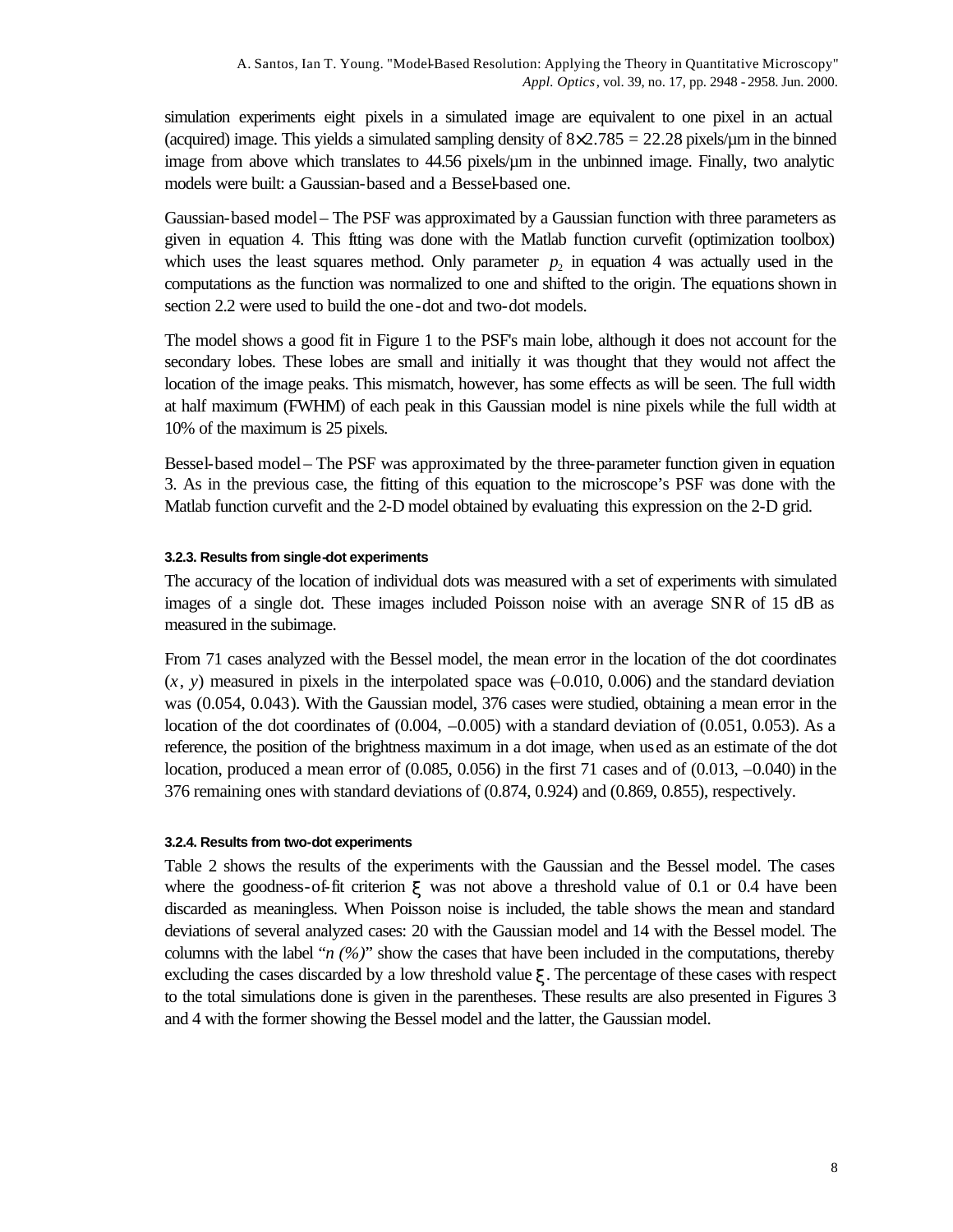### **3.2.5. Discussion**

Apart from the random variations due to the Poisson noise, there are some systematic errors that seem to be attributable to the lack of accuracy in the models used. Both the Gaussian and Bessel models, as can be seen in Figure 1, do not accurately follow the secondary lobes in the microscope PSF. This seems to be the reason for the following three effects:

Meaningless results at very short distances – At distances around five or fewer pixels, the fitting algorithm produces meaningless results. A second "ghost" dot is found at a distance around 14 pixels  $(\gamma = 0.89)$  for the Gaussian model, or 7 to 11 pixels for the Bessel model. This second dot is possibly due to the secondary lobes, not considered in the model. These incorrect fittings, however, can be detected by an appropriate threshold on the goodness-of-fit criterion *x*.

Slight underestimation of distances when the dots are around 10 to 20 pixels apart **–**This seems to be due to an increase in the brightness amplitude of the neighboring peak produced by the secondary lobes. As this is something the model does not take into account, the best fit for each peak is moved slightly towards the other peak leading to an underestimate.

Small bias in the measure of peak ratios – The overlap of peaks means that each dot increases the amplitude of its neighbor. Thus there is some tendency to compensate with differences in their relative amplitudes. As again this is not modeled, there is a bias in the estimation of a peak ratio towards  $g = 0.5$ . To test if this was the real reason for the underestimation of the peak ratio, an experiment has been done with simulated images having true peak ratios of 0.5, 0.6, and 0.7. The results are shown in Figure 5 and confirm clearly the tendency to estimate a peak ratio of 0.5. Note that when  $\gamma$  is really 0.5, the error is negligible.

## **3.3. Real dots acquired with a real microscope**

Experiments that used real fluorescence dot images instead of simulated images were also performed. Due to the difficulty in knowing the real distance and peak ratio between dots in acquired images, however, artificial images were constructed where an acquired dot was replicated at known distances and with known peak ratios.

The real cytogenetic images were extracted from the Netten test set [11] where the dots were centromeres labeled with a Spectrum Orange probe and acquired with a dual band-pass filter DAPI/IO4 with an integration time of 1.0 s.

#### **3.3.1. Model for acquired dots**

It was assumed that the real dots that would be analyzed had a diameter of  $1 \, \mu \text{m}$ . A model of a circularly symmetric dot of this diameter was then constructed. First, a 1-D model was obtained by convolving the 1-D PSF (see Figure 1) with a rectangular function whose width was equal to 1  $\mu$ m or 22 binned pixels. The result of this convolution has a FWHM of 24 pixels and a full-width (FW) at 10% of the maximum of 44 pixels. A Gaussian model is then fit to this 1-D model. The parameter  $p_2$ (as in equation 4) was then used to build the single-dot and the double -dot models.

#### **3.3.2. Images used in the experiments**

Two cytogenetic images with several nuclei were selected from the test set. In these eight-bit images, ten dots from six different cells were segmented with a mask created by a thresholding function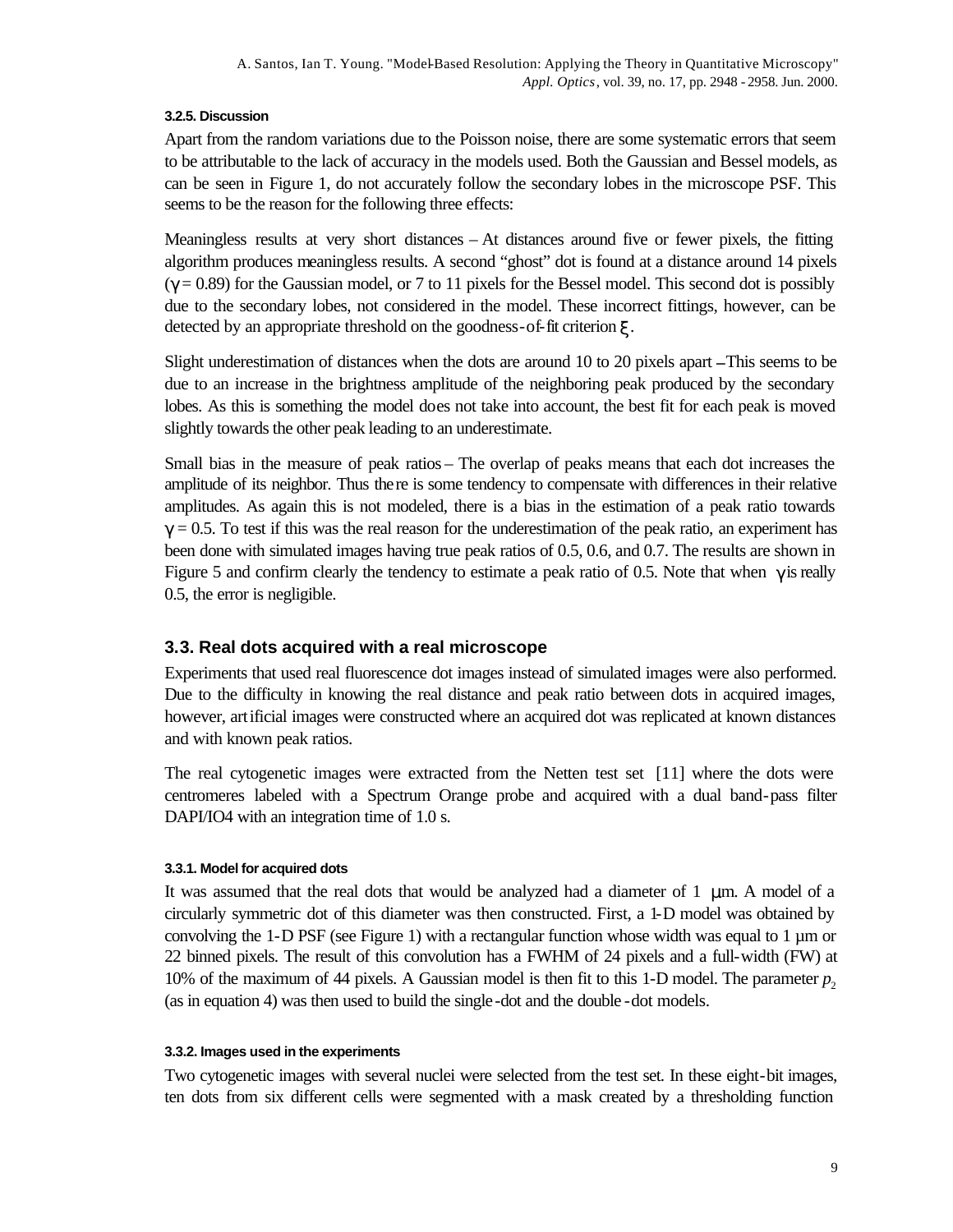followed by five, eight-connected dilation operations (Matlab functions: im2bw and dilate.) The baseline intensity level (background plus nucleus intensity) was estimated with a bilinear interpolation from the four corner values in the dot's rectangular image (Matlab function interp2.) The values thus obtained were subtracted from the image. Finally the image was interpolated by eight using bicubic interpolation (Matlab function: interp2*.*)

The resulting dots were then analyzed with the standard procedure described above: fitting the single dot and double-dot model. To give an idea of the sizes of the dots, the FWHMs measured on the two axes for each dot before and after interpolation are shown in Table 3.

Two types of images were created: images with a single dot and images with two dots. In the latter case in order to know the accuracy of the method in measuring inter-dot distances and peak ratios, the images were constructed by replicating a single dot at known distances and with a fixed peak ratio of  $g = 0.6$ .

#### **3.3.3. Results with a single dot**

For three of the ten dots, the two-dot model could be nevertheless fit to the single -dot images with significant results. Table 4 shows the results of this fit. To know whether the bicubic interpolation had any influence on these results, this analysis was repeated with the original (non-interpolated) dots that had been processed solely by segmentation and removal of the baseline. The results, also shown in Table 4, were very similar. The difference in the distance estimation is below one pixel in the interpolated space and the maximum difference in peak ratio is 0.02. The table shows that this doubledot fit is not due to the interpolation but to some feature present in the image.

#### **3.3.4. Results with two (replicated) dots**

The range where the distance could be estimated, the error in the distance, and the peak ratio measures are shown in Table 5. Two cases are delineated a) the results when discarding cases where  $\xi$  < 0.4 and b) results when discarding cases where  $\xi$  < 0.6.

#### **3.3.5. Discussion**

The experiments made with single dots suggest that the most critical point seems to be the resolution criterion. It seems that small asymmetries in the fluorescence probes mean that the double-dot model shows a good fit. It remains to be seen whether some of the acquired dots are actually two partially overlapping dots or a single one. As an example,  $p\delta$  seems a probable candidate to be a double dot. It is important to understand that the images analyzed were not from real gene probes but from much larger centromeric probes. A further study with controlled experiments involving real gene probes seems to be appropriate.

The resolution criterion described in [2] has been computed in all the experiments where the Gaussian model was used. In almost every case it showed that two point resolution was possible. The only exception was when testing an image with a single acquired dot, *p10*. In this case, when trying to fit the two-dot model, the obtained location for both dots was the same. The explanation of this is simple: with more parameters to adjust it is always possible to find a solution that mathematically gives a better fit.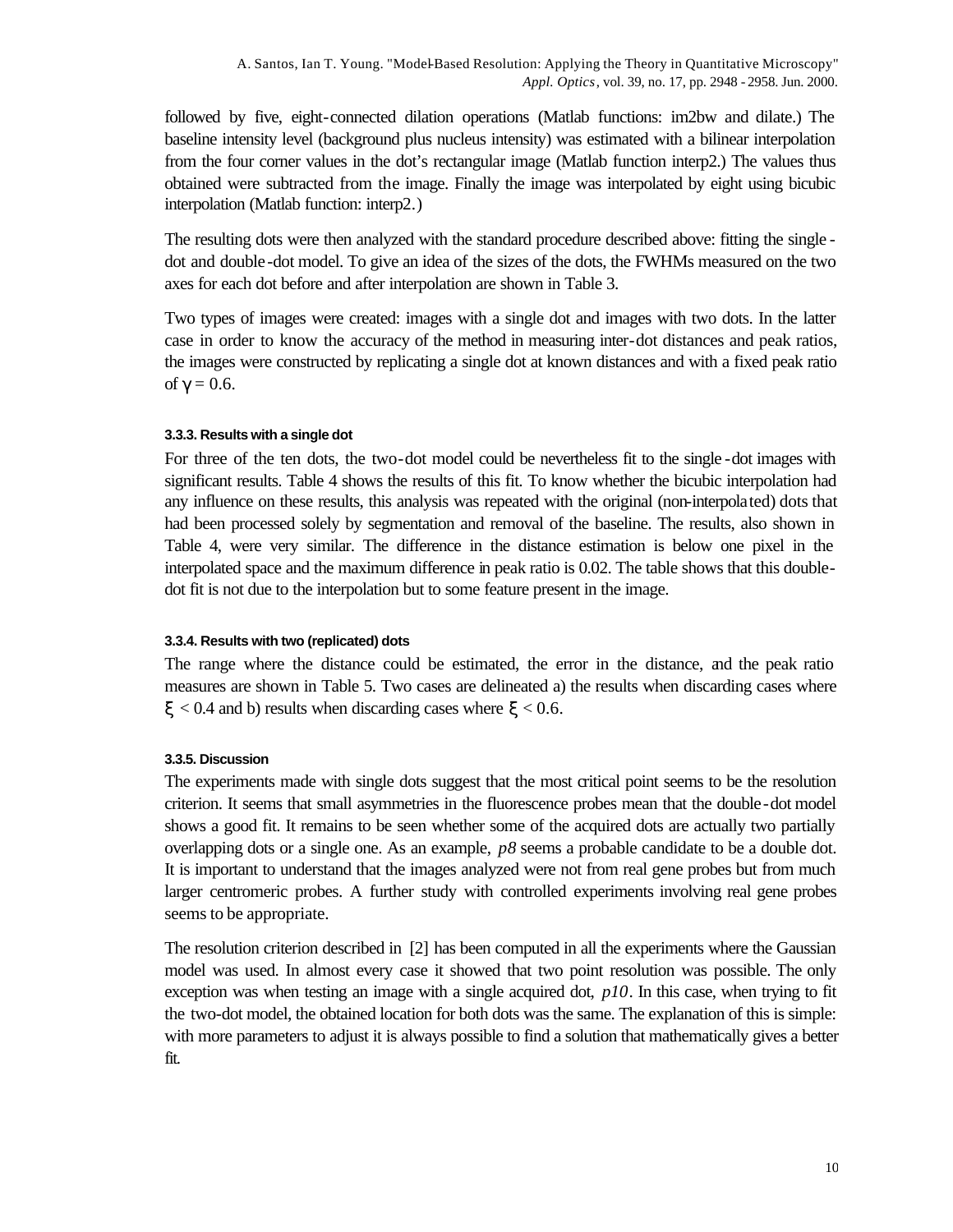# **4. Conclusions**

Using model-based techniques the resolution limits have been increased in several cases to  $3\times$  the resolution limit that one would expect from a classical definition such as the Rayleigh limit. The influence of Poisson noise (at the levels studied here) does not seem strong. More important is the influence of model mis-specifications. When real images are involved, however, biological factors such as the shape and size of the fluorescence dot images will have to be carefully considered.

Concerning the resolution decision, the goodness-of-fit criterion *x* provides useful information. Further studies are needed to know its dependency on the SNR. Perhaps an adaptive threshold might be defined. It should take into account the level of the peak maxima as an estimation of the Poisson noise present in the image.

Finally, our assessment of the influence of  $g$ , the relative dot intensity, on the entire procedure must be extended. It is well-known, for example, that in interphase cells, the relative brightness of dots from homologous chromosomes can differ significantly [12]. A full study of the accuracy of the relative intensity measures is, therefore, under way.

## **ACKNOWLEDGMENTS**

The work of Prof. Young was primarily sponsored by the Rolling Grants program of the Foundation for Fundamental Research in Matter (FOM) and the Delft Inter-Faculty Research Center Intelligent Molecular Diagnostic Systems (DIOC-IMDS).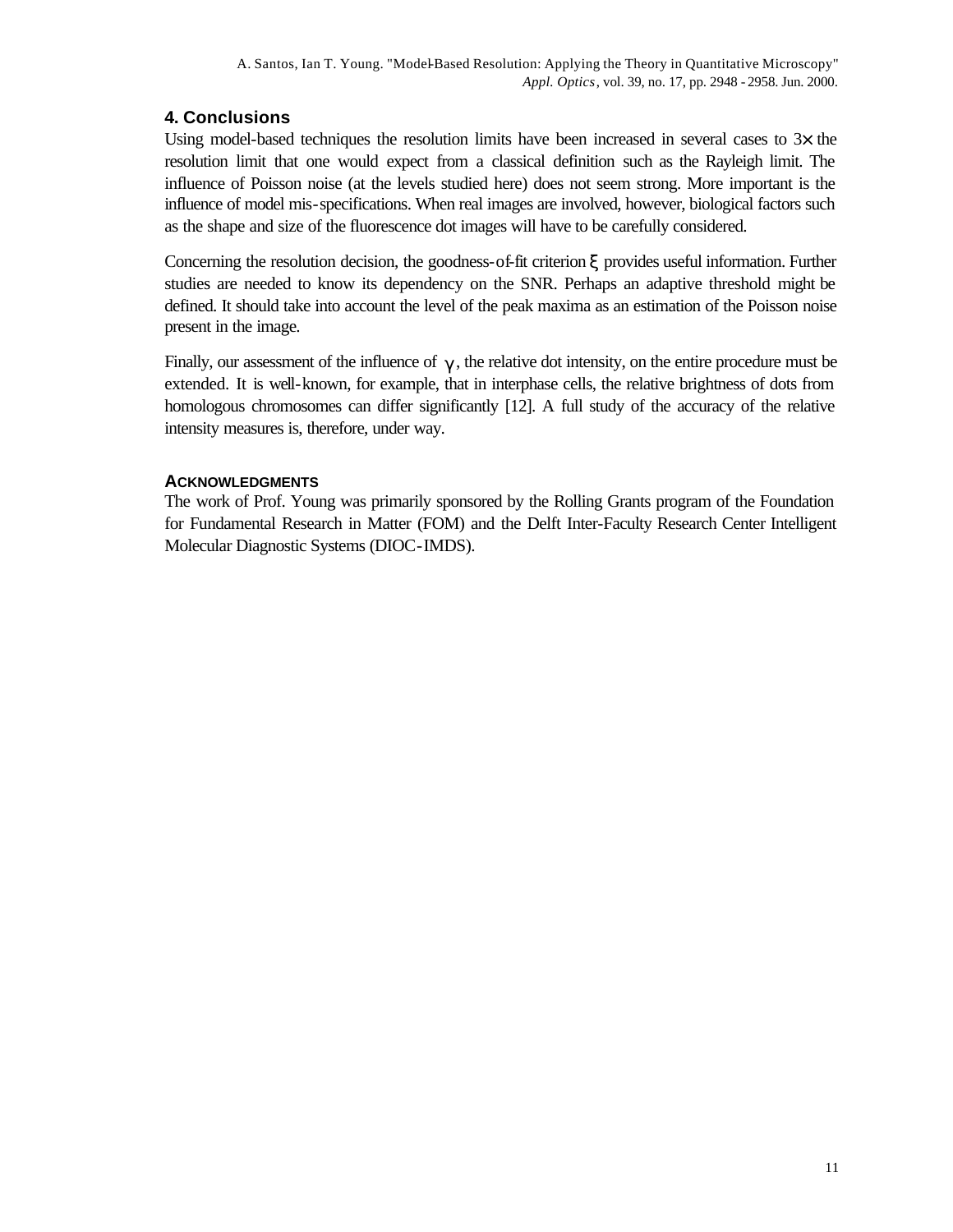## **5. REFERENCES**

1. S. Dietzel, E. Weilandt, R. Eils, C. Münkel, C. Cremer, T. Cremer, "Three-dimensional distribution of centromeric or paracentromeric heterochromatin of chromosomes 1, 7, 15 and 17 in human lymphocyte nuclei studied with light microscopic axial tomography," Bioimaging **3**, 121-133 (1995).

2. A. Van den Bos, "Ultimate resolution: a mathematical framework," Ultramicroscopy, **47**, 298- 306 (1992).

3. A. J. den Dekker and A. Van den Bos, "Resolution: A Survey," J. Opt. Soc. Am. A, **14**, 547- 557 (1997).

4. H. Netten, I.T. Young, L.J. van Vliet, H.J. Tanke, H. Vrolijk, and W.C.R. Sloos , "FISH and Chips: Automation of Fluorescent Dot Counting in Interphase Cell Nuclei," Cytometry, **28**, 1-10 (1997).

5. H. Netten, L.J. van Vliet, L.J., H. Vrolijk, W.C.R. Sloos, H.J. Tanke, I.T. Young, "Fluorescent dot counting in interphase cell nuclei," BioImaging, **4**, 93-106 (1996).

6. C. Ortiz de Solórzano, A. Santos, I. Vallcorba, J.M. García-Sagredo. F. del Pozo, "Automated FISH Spot Counting in Interphase Nuclei: Statistical Validation and Data Correction," Cytometry, **31**, 93-99 (1998).

7. L.J. Van Vliet and P.W. Verbeek, "Better Geometric Measurements Based on Photometric Information," in Proceedings of the IEEE Conference on Instrumentation and Measurement Technology, S. Okamur a, T. Nemoto, S. Fujimura, K. Watanabe, eds. (IEEE, Hamamatsu, Japan, 1994) pp. 1357-1360.

8. A. J. den Dekker, Model-based resolution, Ph. D. Thesis in Applied Physics. (Delft University of Technology, 1997).

9. W.F. Maddams, "The scope and limitations of curve fitting," Applied Spectroscopy, **34**, 245- 267 (1980).

10. A. Klein, R. van den Doel, I.T. Young, S. Ellenberger, L.J. van Vliet, "Quantitative evaluation and comparison of light microscopes", in Proceedings of SPIE Conference on Optical Investigation of Cells In Vitro and In Vivo, D.L. Farkas, R.C Leif, B.J.Tromberg, eds. (SPIE, San Jose, California, 1998) pp. 162-173.

11. H. Netten, Automated Image Analysis of FISH-Stained Cell Nuclei, Ph. D Thesis (Delft University of Technology, 1997).

12. P. M. Nederlof, S. van der Flier, A. K. Raap, H. J. Tanke, "Quantification of inter- and intranuclear variation of fluorescence in situ hybridization signals," Cytometry, **13**, 831-838 (1992).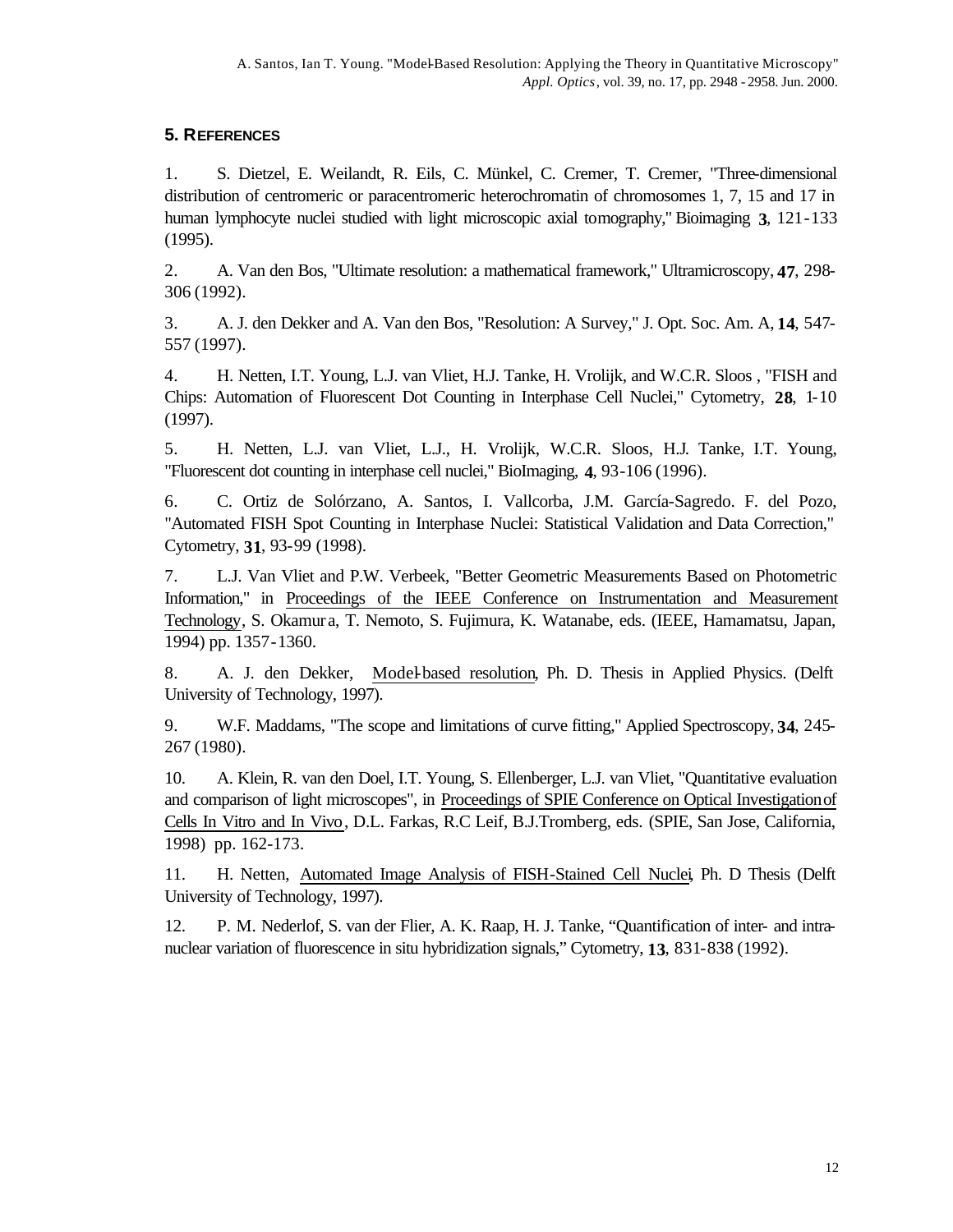**Table 1:** Ideal case: diffraction limited microscope with two infinitesimally small objects. Results using the Besselbased model: Δd is the difference between the obtained and the actual distances (in pixels in the interpolated space) and  $\Delta \gamma$  is the difference between the obtained and the actual peak ratios. When Poisson noise is included, the table shows the mean and standard deviation over several simulated images. Three cases are presented: **a)** without noise (columns 2,3); **b)** Poisson noise included, 12 experiments (columns 4-8); **c)** the same as before, but discarding cases where ξ<0.1 (columns 9-13). The column "n (%)" shows the number of cases included in the previous computations and the percentage these cases mean on the total of cases analyzed.

|                  | Without noise |       | Poisson noise; SNR ~15.7 dB |        |                                |                     |                      | Poisson noise; SNR ~15.7 dB |                             |                                                                               |         |                      |
|------------------|---------------|-------|-----------------------------|--------|--------------------------------|---------------------|----------------------|-----------------------------|-----------------------------|-------------------------------------------------------------------------------|---------|----------------------|
| Actual           |               |       |                             |        |                                |                     |                      |                             | discarding when $\xi$ < 0.1 |                                                                               |         |                      |
| distance         | $\Delta^d$    | Δγ    | mean $\Lambda$ d            |        | std $\Lambda^d$ mean $\Lambda$ | std $\Delta \gamma$ | $n \left( % \right)$ |                             |                             | mean $\Delta$ d std $\Delta$ d   mean $\Delta$ $\gamma$ std $\Delta$ $\gamma$ |         | $n \left( % \right)$ |
| T                | $-0.02$       | 0.006 | 2.90                        | 3.42   | 0.246                          | 0.163               | 12(100)              |                             |                             |                                                                               |         | 0(0)                 |
| $\boldsymbol{2}$ | $-0.01$       | 0.002 | 1.40                        | $1.81$ | 0.184                          | 0.147               | 12(100)              |                             |                             |                                                                               |         | 0(0)                 |
| 3                | $-0.01$       | 0.001 | 0.27                        | $0.43$ | $0.072\,$                      | 0.117               | 12(100)              |                             | $\overline{\phantom{0}}$    |                                                                               |         | 0(0)                 |
| $\overline{4}$   | 0.00          | 0.000 | $-0.03$                     | 0.27   | $-0.022$                       | 0.055               | 12(100)              | $-0.03$                     | 0.27                        | $-0.022$                                                                      | 0.055   | 12(100)              |
| $\mathbf 5$      | 0.00          | 0.000 | 0.09                        | 0.18   | 0.006                          | 0.037               | 12(100)              | 0.09                        | 0.18                        | 0.006                                                                         | 0.037   | 12(100)              |
| $\bf 6$          | 0.00          | 0.000 | 0.00                        | 0.17   | 0.004                          | 0.033               | 12(100)              | 0.00                        | 0.17                        | 0.004                                                                         | 0.033   | 12(100)              |
| 7                | 0.00          | 0.000 | 0.08                        | 0.15   | 0.009                          | 0.015               | 12(100)              | 0.08                        | 0.15                        | 0.009                                                                         | 0.015   | 12(100)              |
| 8                | 0.00          | 0.000 | 0.01                        | 0.08   | 0.007                          | 0.015               | 12(100)              | 0.01                        | 0.08                        | 0.007                                                                         | 0.015   | 12(100)              |
| $\boldsymbol{9}$ | 0.00          | 0.000 | $-0.06$                     | 0.10   | $-0.001$                       | 0.009               | 12(100)              | $-0.05$                     | 0.10                        | $-0.001$                                                                      | 0.009   | 12(100)              |
| 10               | 0.00          | 0.000 | 0.07                        | 0.09   | $-0.001$                       | 0.009               | 12(100)              | 0.07                        | 0.09                        | $-0.001$                                                                      | 0.009   | 12(100)              |
| 11               | 0.00          | 0.000 | $0.01$                      | 0.08   | 0.000                          | 0.006               | 12(100)              | $0.01$                      | 0.08                        | 0.000                                                                         | 0.006   | 12(100)              |
| 12               | 0.00          | 0.000 | 0.00                        | 0.07   | $-0.002$                       | 0.005               | 12(100)              | 0.00                        | 0.07                        | $-0.002$                                                                      | 0.005   | 12(100)              |
| 13               | 0.00          | 0.000 | $-0.02$                     | 0.13   | 0.000                          | 0.005               | 12(100)              | $-0.02$                     | 0.13                        | 0.000                                                                         | 0.005   | 12(100)              |
| 14               | 0.00          | 0.000 | 0.03                        | $0.10$ | 0.002                          | 0.006               | 12(100)              | 0.03                        | 0.10                        | 0.002                                                                         | 0.005   | 12(100)              |
| 15               | 0.00          | 0.000 | 0.01                        | 0.07   | $-0.001$                       | 0.003               | 12(100)              | $0.01$                      | 0.07                        | $-0.001$                                                                      | 0.003   | 12(100)              |
| $1\;6$           | 0.00          | 0.000 | 0.03                        | 0.05   | 0.000                          | 0.003               | 12(100)              | 0.03                        | $0.05\,$                    | 0.000                                                                         | 0.003   | 12(100)              |
| 17               | 0.00          | 0.000 | 0.04                        | 0.12   | 0.002                          | 0.004               | 12(100)              | $0.04$                      | 0.12                        | 0.002                                                                         | 0.004   | 12(100)              |
| 18               | 0.00          | 0.000 | 0.00                        | 0.05   | $-0.001$                       | 0.005               | 12(100)              | 0.00                        | 0.05                        | $-0.001$                                                                      | 0.005   | 12(100)              |
| 19               | 0.00          | 0.000 | 0.00                        | 0.11   | 0.000                          | 0.004               | 12(100)              | 0.00                        | 0.11                        | 0.000                                                                         | 0.004   | 12(100)              |
| $2\ 0$           | 0.00          | 0.000 | $-0.02$                     | $0.08$ | 0.001                          | $0.004$             | 12(100)              | $-0.02$                     | $0.08$                      | 0.001                                                                         | 0.004   | 12(100)              |
| $2\,1$           | 0.00          | 0.000 | $-1.56$                     | 0.23   | 0.012                          | 0.042               | 12(100)              | $-0.04$                     | 0.08                        | 0.000                                                                         | 0.004   | 11(92)               |
| $2\ 2$           | 0.00          | 0.000 | $-0.03$                     | 0.09   | 0.001                          | 0.003               | 12(100)              | $-0.03$                     | 0.09                        | 0.001                                                                         | 0.003   | 12(100)              |
| $2\;3$           | 0.00          | 0.000 | $-4.44$                     | 8.06   | 0.068                          | 0.142               | 12(100)              | $-0.03$                     | 0.09                        | 0.000                                                                         | 0.002   | 9(75)                |
| $2\;4$           | 0.00          | 0.000 | $\sim 1$ . 8 0              | 0.26   | 0.024                          | 0.078               | 12(100)              | $-0.03$                     | 0.09                        | 0.001                                                                         | 0.004   | 11 (92)              |
| $2\,$ $5\,$      | 0.00          | 0.000 | $-3.81$                     | 8.84   | 0.029                          | 0.083               | 12(100)              | $-0.03$                     | 0.18                        | 0.028                                                                         | $0.086$ | 10(83)               |
| $2\ 6$           | 0.00          | 0.000 | $-1.99$                     | 6.87   | 0.013                          | 0.035               | 12(100)              | $-0.01$                     | 0.09                        | 0.003                                                                         | $0.002$ | 11(92)               |
| $2\ 7$           | 0.00          | 0.000 | $0.05$                      | $0.10$ | $-0.001$                       | 0.003               | 12(100)              | $0.05$                      | 0.10                        | $-0.001$                                                                      | 0.003   | 12(100)              |
| $2\;8$           | 0.00          | 0.000 | $-4.06$                     | 9.61   | 0.025                          | 0.115               | 12(100)              | $0.01$                      | 0.09                        | 0.000                                                                         | 0.004   | 10(83)               |
| $2\;9$           | 0.00          | 0.000 | $-4.08$                     | 9.53   | 0.058                          | 0.135               | 12(100)              | $-0.01$                     | 0.06                        | 0.001                                                                         | 0.005   | 10(83)               |
| $3\;0$           | 0.00          | 0.000 | $-16.13$                    | 14.33  | 0.069                          | 0.154               | 12(100)              | $-0.01$                     | $0.04\,$                    | 0.000                                                                         | 0.006   | 5(42)                |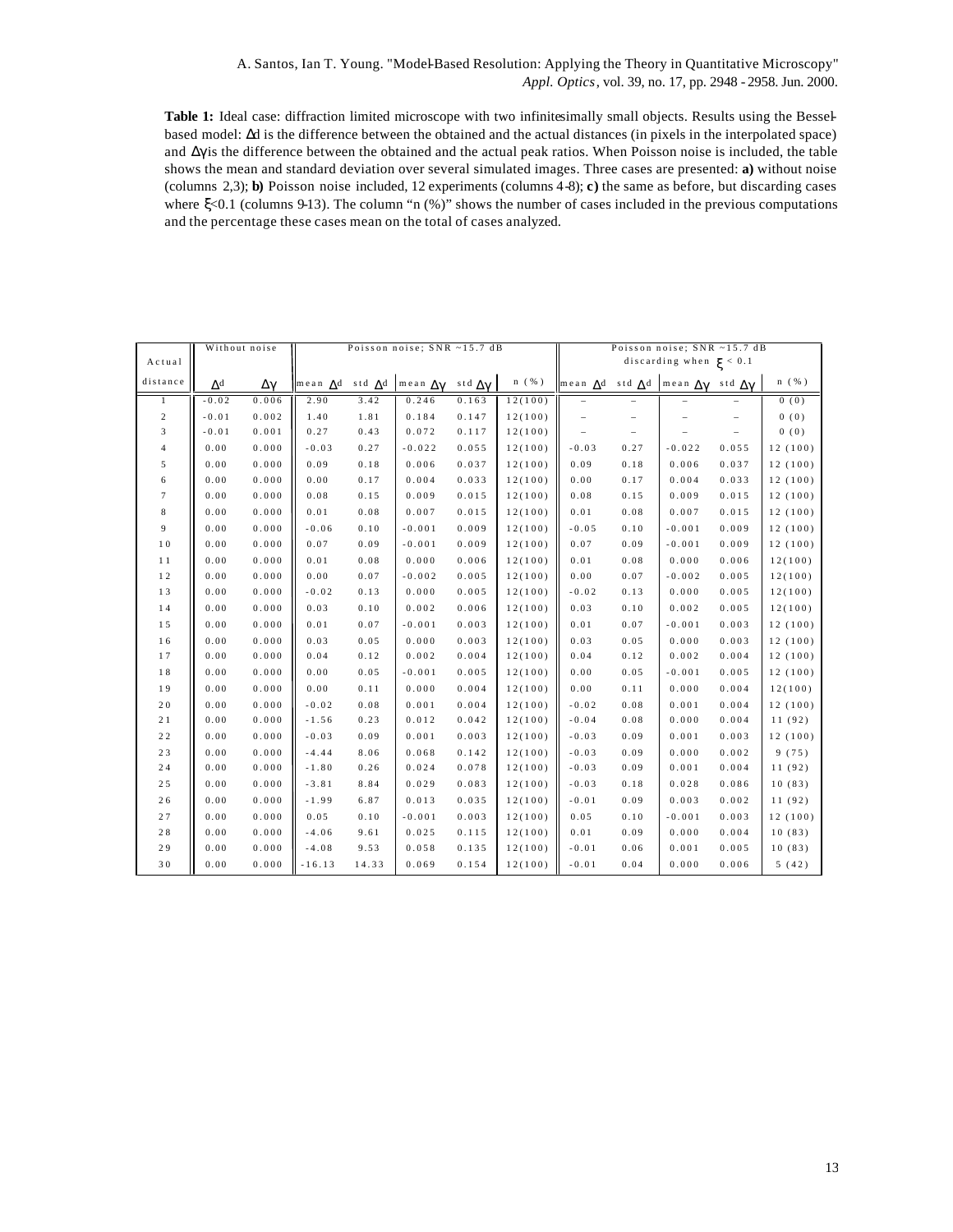**Table 2:** Experiment with two overlapping simulated dots and Gaussian and Bessel models (adjusted to the Zeiss Axioskop microscope). The table shows the error in the measured distances  $(\Delta d)$  and peak ratios  $(\Delta \gamma)$  for several cases. When Poisson noise is included, the table shows the mean (and standard deviation) over several simulated images, excluding the cases with low ξ. The column "n (%)" represents the number of cases considered to take the mean and standard deviation and the percentage these cases represent (how many have not been excluded by the parameter ξ).

|                          | Gaussian (no noise)   |                  | Gaussian model (Poisson noise; SNR ~13 dB) |           |                                                                       |                          |          | Bessel model (Poisson noise; SNR ~13 dB)<br>Bessel (no noise) |          |                                   |                          |                                                    |                    |          |
|--------------------------|-----------------------|------------------|--------------------------------------------|-----------|-----------------------------------------------------------------------|--------------------------|----------|---------------------------------------------------------------|----------|-----------------------------------|--------------------------|----------------------------------------------------|--------------------|----------|
|                          |                       | discarding cases | discarding cases when $\xi$ < 0.4          |           |                                                                       |                          |          | discarding cases                                              |          | discarding cases when $\xi$ < 0.4 |                          |                                                    |                    |          |
| Actual                   |                       | when $\xi$ < 0.1 |                                            |           |                                                                       |                          |          | when $\xi$ < 0.1                                              |          |                                   |                          |                                                    |                    |          |
| distance                 |                       |                  |                                            |           |                                                                       |                          |          |                                                               |          |                                   |                          |                                                    |                    |          |
|                          | $\Delta^{\mathbf{d}}$ | Δγ               |                                            |           | mean $\Delta^d$ std $\Delta^d$ mean $\Delta\gamma$ std $\Delta\gamma$ |                          | n(%)     | $\Delta^d$                                                    | Δγ       |                                   |                          | mean $\Delta^d$ std $\Delta^d$ mean $\Delta\gamma$ | std $\Delta\gamma$ | n(%)     |
| $\overline{4}$           | 6.61                  | 0.236            |                                            |           |                                                                       |                          | 0(0)     | 3.37                                                          | 0.086    |                                   |                          |                                                    |                    | 0(0)     |
| $\sqrt{5}$               | 3.08                  | 0.118            |                                            |           |                                                                       | $\overline{\phantom{a}}$ | 0(0)     | 2.42                                                          | 0.003    |                                   |                          |                                                    |                    | 0(0)     |
| 6                        | 2.04                  | 0.027            |                                            |           |                                                                       | $\qquad \qquad -$        | 0(0)     | $2.01$                                                        | $-0.017$ |                                   | $\overline{\phantom{0}}$ |                                                    |                    | 0(0)     |
| $\overline{\phantom{a}}$ | 1.72                  | 0.000            | $\qquad \qquad -$                          | $\bar{ }$ |                                                                       | $\overline{\phantom{a}}$ | 0(0)     | 1.69                                                          | $-0.023$ | $\overline{\phantom{a}}$          | $\overline{\phantom{0}}$ |                                                    | $\bar{ }$          | 0(0)     |
| $\bf8$                   | 1.50                  | $-0.011$         | 1.56                                       | 0.12      | $-0.005$                                                              | 0.010                    | 19 (95)  | 1.41                                                          | $-0.026$ | 1.46                              | 0.08                     | $-0.026$                                           | 0.006              | 14 (100) |
| 9                        | 1.30                  | $-0.017$         | 1.32                                       | 0.08      | $-0.019$                                                              | 0.007                    | 20(100)  | 1.15                                                          | $-0.027$ | 1.14                              | 0.10                     | $-0.029$                                           | 0.007              | 14 (100) |
| 10                       | 1.11                  | $-0.020$         | 1.14                                       | 0.12      | $-0.019$                                                              | 0.006                    | 20(100)  | 0.90                                                          | $-0.027$ | 0.94                              | 0.10                     | $-0.028$                                           | 0.006              | 14 (100) |
| 11                       | 0.91                  | $-0.022$         | 0.91                                       | 0.12      | $-0.023$                                                              | 0.007                    | 20(100)  | 0.66                                                          | $-0.026$ | 0.71                              | 0.12                     | $-0.028$                                           | 0.007              | 14 (100) |
| $1\,2$                   | 0.71                  | $-0.022$         | 0.72                                       | 0.07      | $-0.023$                                                              | 0.008                    | 20 (100) | 0.43                                                          | $-0.026$ | 0.42                              | 0.06                     | $-0.026$                                           | 0.004              | 14 (100) |
| 13                       | 0.51                  | $-0.023$         | $0\,.\,5\,4$                               | 0.09      | $-0.024$                                                              | 0.005                    | 20(100)  | 0.20                                                          | $-0.025$ | 0.18                              | 0.09                     | $-0.026$                                           | 0.006              | 14 (100) |
| 14                       | 0.32                  | $-0.023$         | 0.32                                       | 0.10      | $-0.023$                                                              | 0.005                    | 20(100)  | $-0.02$                                                       | $-0.024$ | $-0.04$                           | 0.12                     | $-0.024$                                           | 0.006              | 14 (100) |
| 15                       | 0.13                  | $-0.022$         | 0.12                                       | 0.10      | $-0.020$                                                              | 0.005                    | 20(100)  | $-0.22$                                                       | $-0.023$ | $-0.25$                           | 0.09                     | $-0.021$                                           | 0.005              | 14 (100) |
| $16\,$                   | $-0.04$               | $-0.022$         | $-0.06$                                    | 0.10      | $-0.022$                                                              | 0.005                    | 20(100)  | $-0.40$                                                       | $-0.022$ | $-0.37$                           | 0.04                     | $-0.020$                                           | 0.005              | 14 (100) |
| 17                       | $-0.20$               | $-0.021$         | $-0.24$                                    | 0.08      | $-0.021$                                                              | 0.003                    | 20(100)  | $-0.55$                                                       | $-0.021$ | $-0.53$                           | 0.12                     | $-0.022$                                           | 0.004              | 14 (100) |
| 18                       | $-0.33$               | $-0.020$         | $-0.31$                                    | 0.13      | $-0.021$                                                              | 0.004                    | 20(100)  | $-0.65$                                                       | $-0.019$ | $-0.60$                           | 0.08                     | $-0.019$                                           | 0.004              | 14 (100) |
| 19                       | $-0.44$               | $-0.019$         | $-0.44$                                    | 0.13      | $-0.019$                                                              | 0.003                    | 20(100)  | $-0.70$                                                       | $-0.018$ | $-0.72$                           | 0.11                     | $-0.020$                                           | 0.006              | 14 (100) |
| 20                       | $-0.52$               | $-0.018$         | $-0.53$                                    | 0.12      | $-0.017$                                                              | 0.004                    | 20(100)  | $-0.70$                                                       | $-0.017$ | $-0.69$                           | 0.11                     | $-0.016$                                           | 0.004              | 14 (100) |
| 21                       | $-0.58$               | $-0.017$         | $-0.58$                                    | 0.09      | $-0.016$                                                              | 0.005                    | 20(100)  | $-0.65$                                                       | $-0.016$ | $-0.65$                           | 0.10                     | $-0.014$                                           | 0.005              | 14 (100) |
| $2\,2$                   | $-0.62$               | $-0.016$         | $-0.61$                                    | 0.09      | $-0.016$                                                              | 0.004                    | 20 (100) | $-0.59$                                                       | $-0.014$ | $-0.61$                           | 0.10                     | $-0.015$                                           | 0.006              | 14 (100) |
| $2\sqrt{3}$              | $-0.64$               | $-0.015$         | $-0.62$                                    | 0.11      | $-0.016$                                                              | 0.004                    | 20(100)  | $-0.54$                                                       | $-0.013$ | $-0.53$                           | 0.09                     | $-0.013$                                           | 0.005              | 14 (100) |
| $2\,4$                   | $-0.64$               | $-0.014$         | $-0.66$                                    | 0.09      | $-0.013$                                                              | 0.005                    | 20(100)  | $-0.49$                                                       | $-0.012$ | $-0.50$                           | 0.12                     | $-0.012$                                           | 0.005              | 14 (100) |
| $2\,5$                   | $-0.63$               | $-0.013$         | $-0.61$                                    | 0.16      | $-0.013$                                                              | 0.004                    | 20 (100) | $-0.56$                                                       | 0.044    | $-0.49$                           | 0.15                     | $-0.010$                                           | 0.005              | 14 (100) |
| $2\,6\,$                 | $-0.61$               | $-0.012$         | $-0.61$                                    | 0.11      | $-0.012$                                                              | 0.005                    | 20(100)  | $-0.53$                                                       | 0.045    | $-0.50$                           | 0.07                     | $-0.009$                                           | 0.003              | 14 (100) |
| 27                       | $-0.59$               | $-0.011$         | $-0.59$                                    | 0.09      | $-0.010$                                                              | 0.004                    | 20(100)  | $-0.51$                                                       | 0.045    | $-0.48$                           | 0.10                     | $-0.008$                                           | 0.004              | 14 (100) |
| $2\,8$                   | $-0.57$               | $-0.010$         | $-0.57$                                    | 0.11      | $-0.009$                                                              | 0.004                    | 20(100)  | $-0.50$                                                       | 0.048    | $-0.47$                           | 0.10                     | $-0.008$                                           | 0.005              | 14 (100) |
| $2\,9$                   | $-0.55$               | $-0.009$         | $-0.57$                                    | 0.14      | $-0.008$                                                              | 0.003                    | 20(100)  | $-0.46$                                                       | $-0.008$ | $-0.45$                           | 0.08                     | $-0.006$                                           | 0.004              | 14 (100) |
| 30                       | $-0.54$               | $-0.007$         | $-0.55$                                    | 0.10      | $-0.006$                                                              | 0.004                    | 20 (100) | $-0.50$                                                       | 0.051    | $-0.42$                           | 0.15                     | $-0.006$                                           | 0.004              | 14 (100) |
| $3\,1$                   | $-0.53$               | $-0.006$         | $-0.55$                                    | 0.12      | $-0.005$                                                              | 0.004                    | 20(100)  | $-0.43$                                                       | 0.052    | $-0.46$                           | 0.10                     | $-0.005$                                           | 0.004              | 14 (100) |
| $3\,2$                   | $-0.53$               | $-0.005$         | $-0.52$                                    | 0.12      | $-0.004$                                                              | 0.005                    | 20(100)  | $-0.49$                                                       | 0.053    | $-0.46$                           | 0.14                     | $-0.004$                                           | 0.005              | 13 (93)  |
| 33                       | $-0.53$               | $-0.004$         | $-0.51$                                    | 0.10      | $-0.003$                                                              | 0.004                    | 19 (95)  | $-0.63$                                                       | 0.054    | $-0.53$                           | 0.09                     | $-0.004$                                           | 0.005              | 14 (100) |
| $3\,4$                   | $-0.53$               | $-0.002$         | $-0.54$                                    | 0.09      | $-0.002$                                                              | 0.005                    | 19 (95)  | $-0.70$                                                       | 0.061    | $-0.55$                           | 0.15                     | $-0.004$                                           | 0.004              | 14 (100) |
| 35                       | $-0.52$               | $-0.001$         | $-0.51$                                    | 0.15      | 0.001                                                                 | 0.003                    | 16(80)   | $-0.50$                                                       | $-0.001$ | $-0.47$                           | 0.14                     | $-0.002$                                           | 0.005              | 12 (86)  |
|                          |                       |                  |                                            |           |                                                                       |                          |          |                                                               |          |                                   |                          |                                                    |                    |          |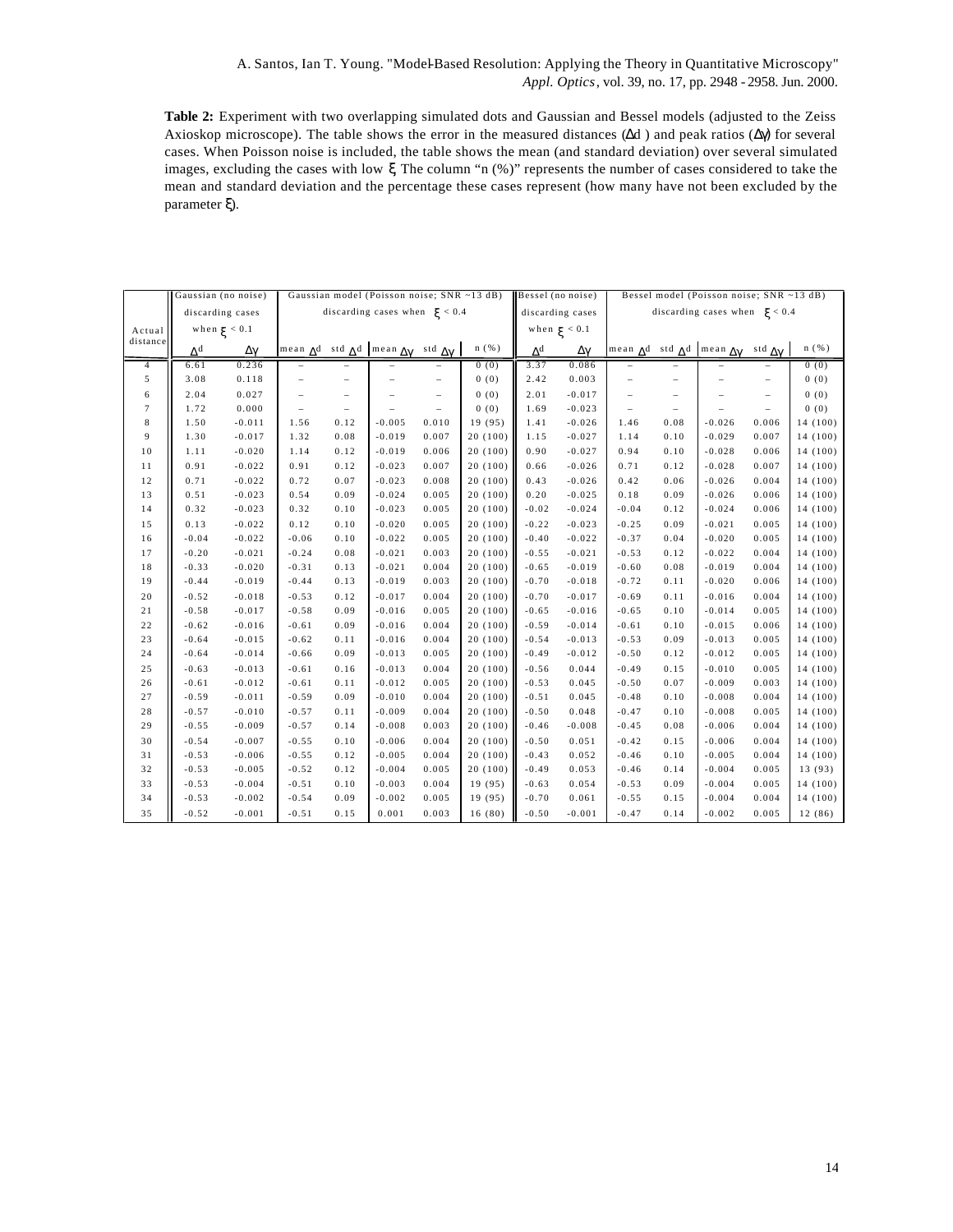| Dot Label | <b>FWHM</b>                              | <b>FWHM</b> |
|-----------|------------------------------------------|-------------|
|           | without interpolation with interpolation |             |
| p1        | 3x3                                      | 21 x 19     |
| $p2\,$    | 3x3                                      | 24 x 18     |
| p3        | 4x2                                      | 26 x 16     |
| p4        | 3x3                                      | 19 x 18     |
| p5        | 3x2                                      | 22 x 19     |
| p6        | 3x2                                      | 24 x 19     |
| p7        | 3x2                                      | 21 x 18     |
| p8        | 6 x 4                                    | 42 x 20     |
| p9        | $3 \times 2$                             | 25 x 18     |
| p10       | $2\ge 2$                                 | 17 x 16     |

**Table 3:** Full width at half maximum of the acquired dots used in the experiments, with and without cubic interpolation.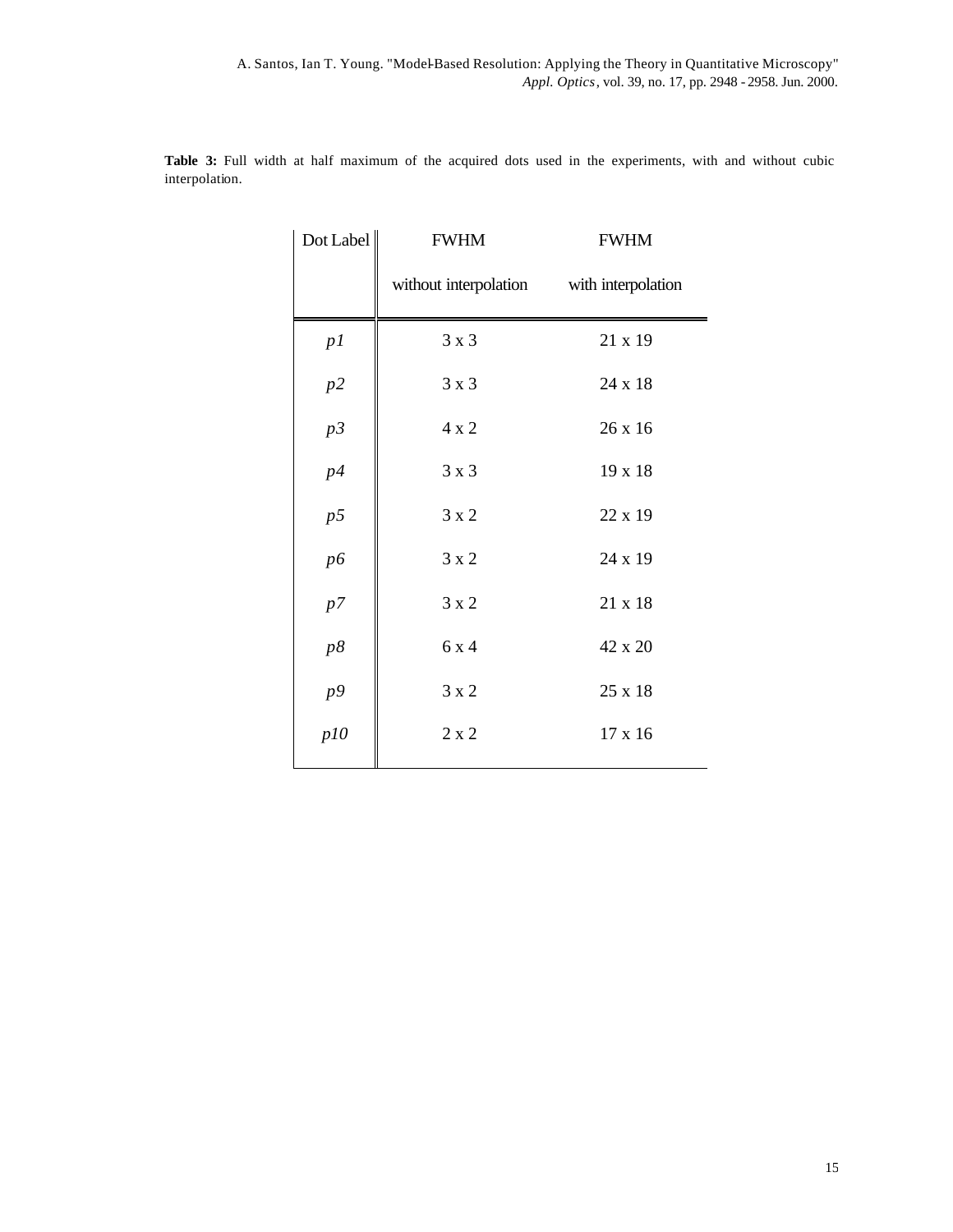**Table 4:** Results with a single (acquired) dot with and without interpolation: estimated distance, peak ratios and *goodness-of-fit* criterion for two -dot model fitting.

| Dot Label      |                  |                  | Without interpolation<br>Interpolated case |                  |      |      |  |
|----------------|------------------|------------------|--------------------------------------------|------------------|------|------|--|
|                | $\boldsymbol{d}$ | $\boldsymbol{g}$ | ξ                                          | $\boldsymbol{d}$ | g    | ξ    |  |
| p1             | 20.99            | 0.87             | 0.37                                       | 2.70             | 0.88 | 0.30 |  |
| p2             | 28.91            | 0.78             | 0.57                                       | 3.64             | 0.78 | 0.54 |  |
| p3             | 13.69            | 0.70             | 0.25                                       | 1.62             | 0.71 | 0.22 |  |
| p4             | 27.30            | 0.92             | 0.20                                       | 3.52             | 0.92 | 0.15 |  |
| p <sub>5</sub> | 27.20            | 0.89             | 0.18                                       | 3.51             | 0.90 | 0.15 |  |
| $p6$           | 22.48            | 0.78             | 0.49                                       | 2.92             | 0.79 | 0.50 |  |
| p7             | 24.48            | 0.85             | 0.34                                       | 3.09             | 0.86 | 0.38 |  |
| p8             | 21.66            | 0.52             | 0.81                                       | 2.51             | 0.53 | 0.68 |  |
| p9             | 16.08            | 0.79             | 0.35                                       | 2.01             | 0.81 | 0.28 |  |
| p10            | 0.00             |                  | 0.00                                       | 0.00             |      | 0.00 |  |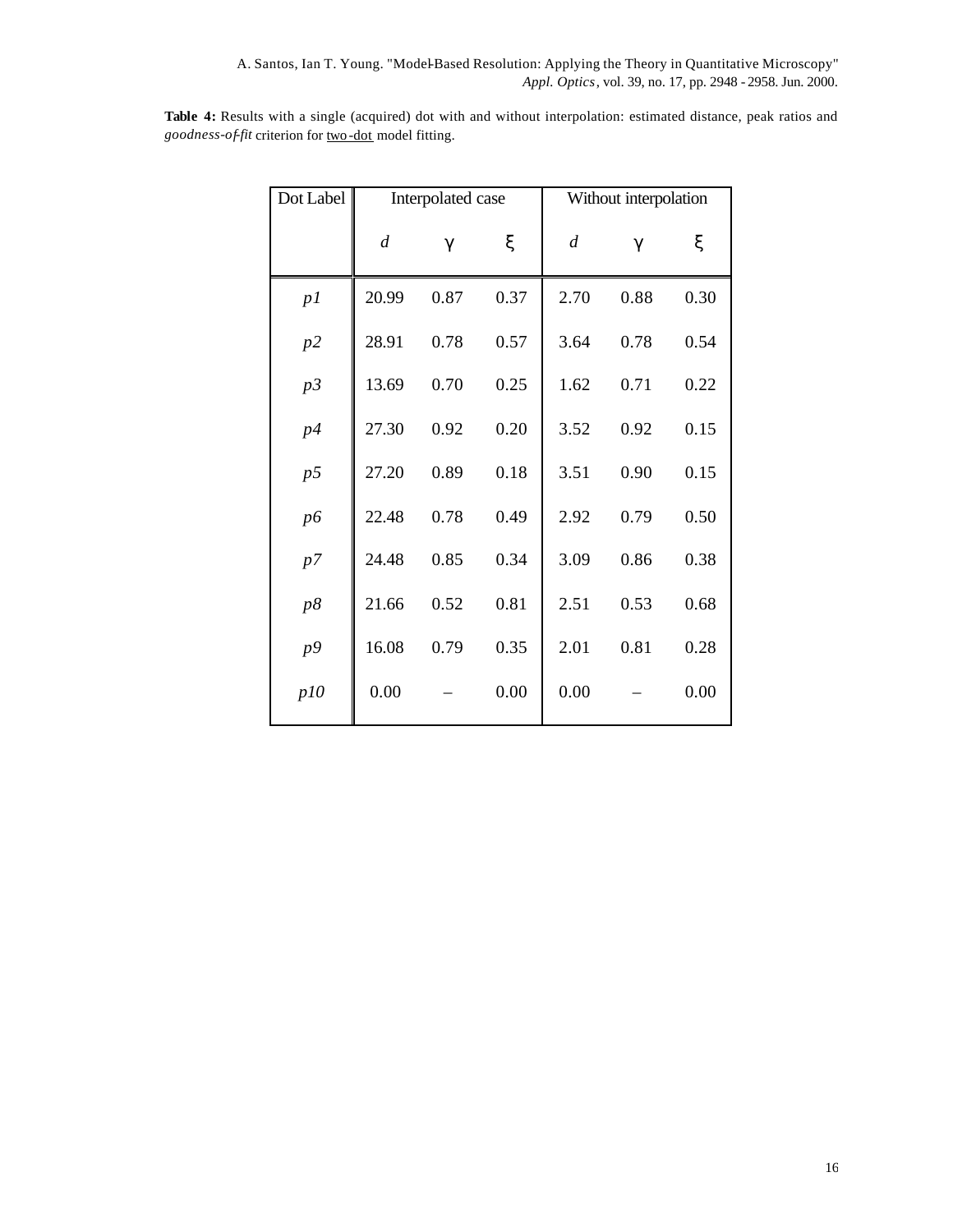**Table 5:** Results with two (replicated) dots. ranges of the considered distance values and maximum error of the distance and peak ratio measurements in these ranges are shown for two cases:  $\xi \ge 0.4$  and  $\xi \ge 0.6$ 

| Dot Label      |           | Discarding cases when $x < 0.4$ |         | Discarding cases when $x < 0.6$ |                    |                    |  |  |
|----------------|-----------|---------------------------------|---------|---------------------------------|--------------------|--------------------|--|--|
|                | Range(d)  | $max(\mathbf{D}d)$              | max(Dg) | Range(d)                        | $max(\mathbf{D}d)$ | $max(\mathbf{Dg})$ |  |  |
| p1             | $7 - 41$  | 12.37                           | 0.24    | $10-41$                         | 7.46               | 0.18               |  |  |
| p4             | 13-48     | 1.78                            | 0.04    | 15-48                           | 1.72               | 0.03               |  |  |
| p <sub>5</sub> | 14-48     | 2.26                            | 0.06    | 17-48                           | 1.95               | 0.02               |  |  |
| p7             | $11 - 41$ | 10.18                           | 0.19    | 17-41                           | 1.20               | 0.06               |  |  |
| p10            | 17-43     | 1.56                            | 0.03    | 19-43                           | 1.56               | 0.03               |  |  |
| p9             | $8 - 37$  | 8.49                            | 0.19    | 17-37                           | 0.99               | 0.03               |  |  |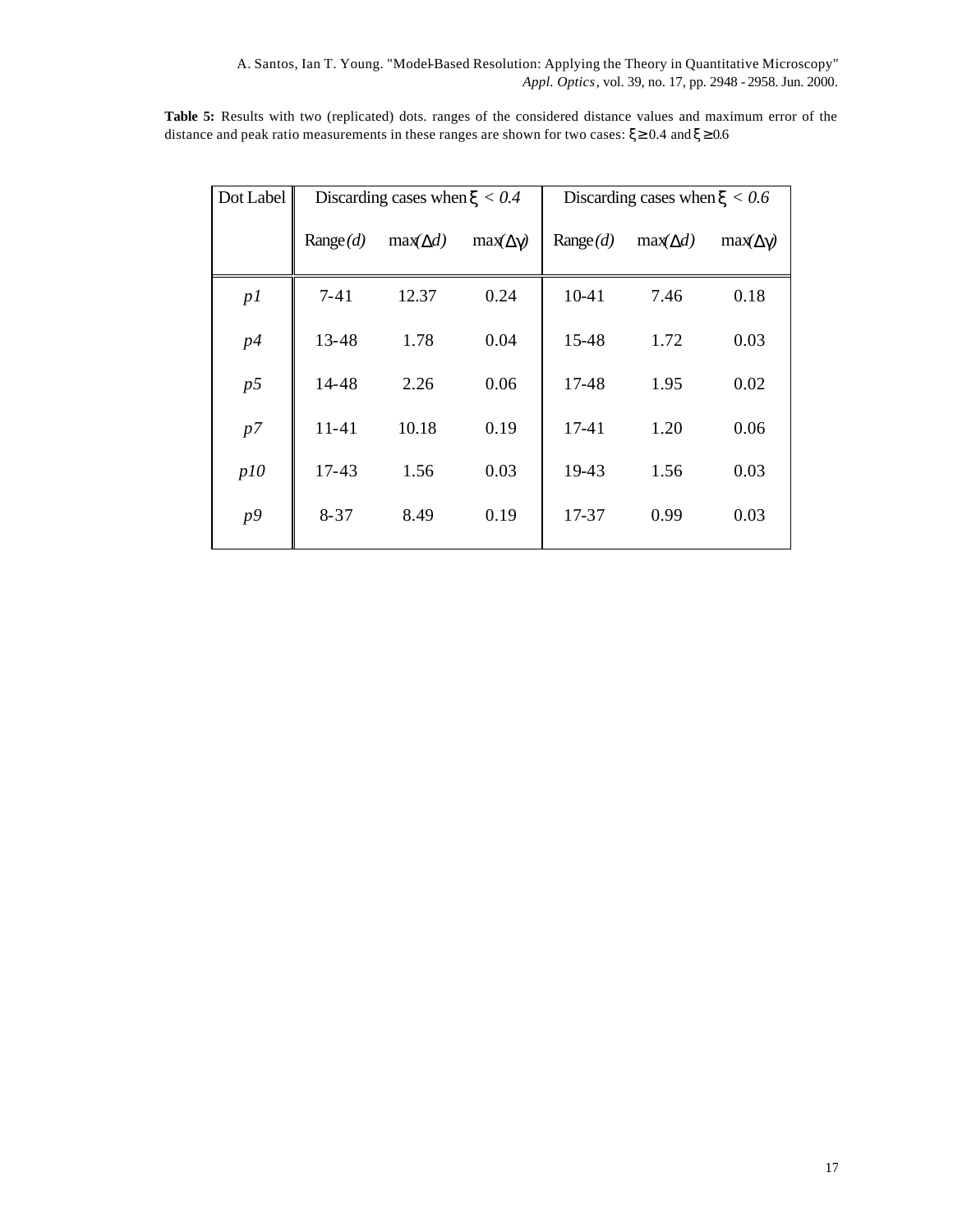### **FIGURE CAPTIONS**

**Figure 1**: Bessel-based (above) and Gaussian-based (below) models. The models are shown as continuous lines (—) while the Zeiss Axioskop microscope PSF is shown as dashed line (••) . The fitting was done as described in

the text.

Figure 2: Results of the two -dot model fit in the ideal case. The simulated image is from an ideal diffraction–limited microscope considering Poisson noise. Left: Results of all fits obtained. Right: Discarding cases where ξ < 0.1. Note the different vertical scales.

**Figure 3:** Results of the experiments with simulated dots with the Bessel model for the Zeiss microscope parameters and including Poisson noise. Left : Discarding cases where ξ < 0.1. Right: Discarding cases where ξ < 0.4. Distances in pixels are in interpolated space. Note the different vertical scales.

**Figure 4**: Results of the experiments with simulated dots with the Gaussian model for the Zeiss microscope parameters and including Poisson noise. Left: Discarding cases where ξ < 0.1. Right: Discarding cases where ξ < 0.4. Distances in pixels are in interpolated space. Note the different vertical scales.

**Figure 5**: Simulated dots without noise. Error in the distance estimation and the peak ratio estimation for three values of the true peak ratio  $\gamma = 0.7$  (above),  $\gamma = 0.6$  (middle), and  $\gamma = 0.5$  (below).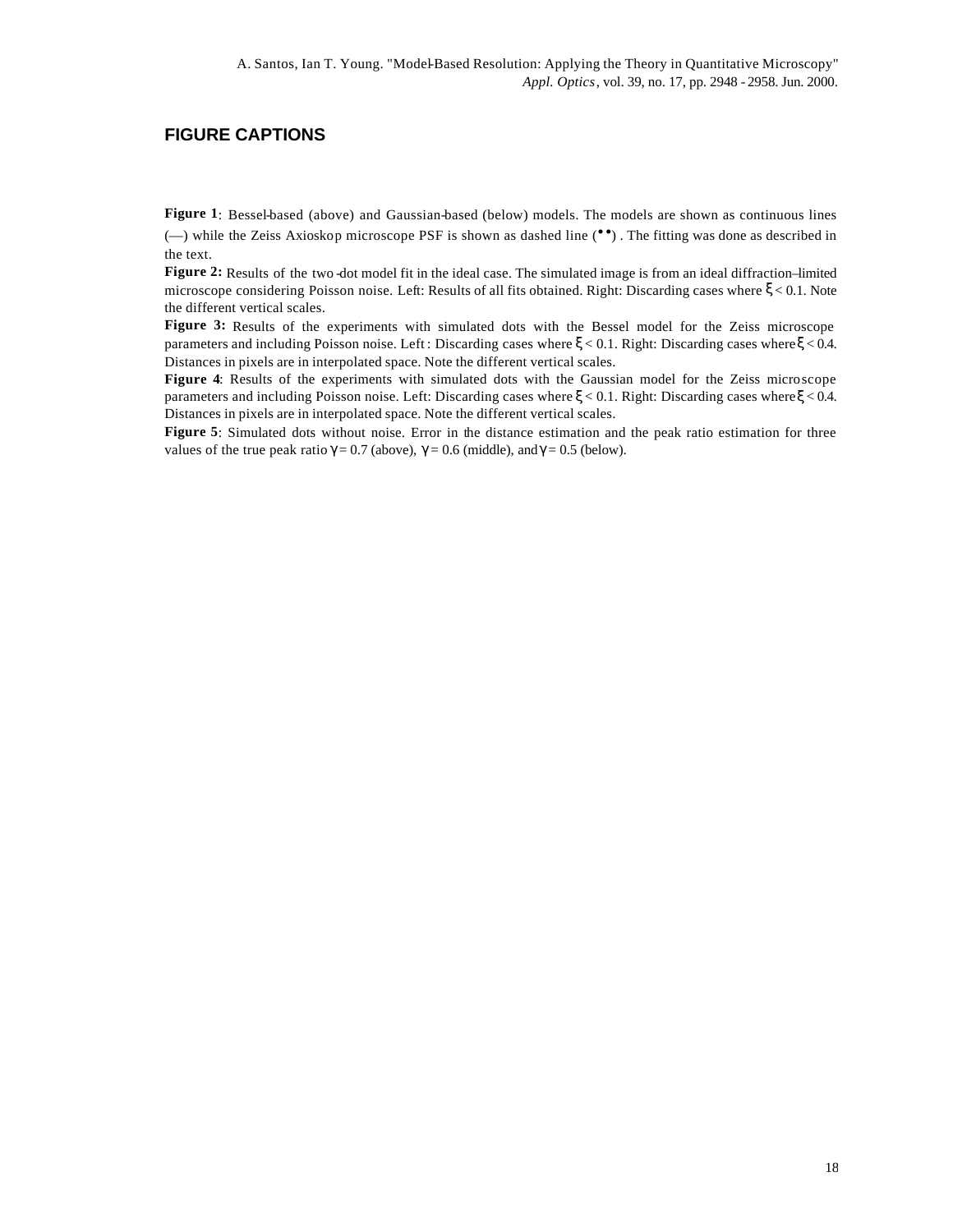

19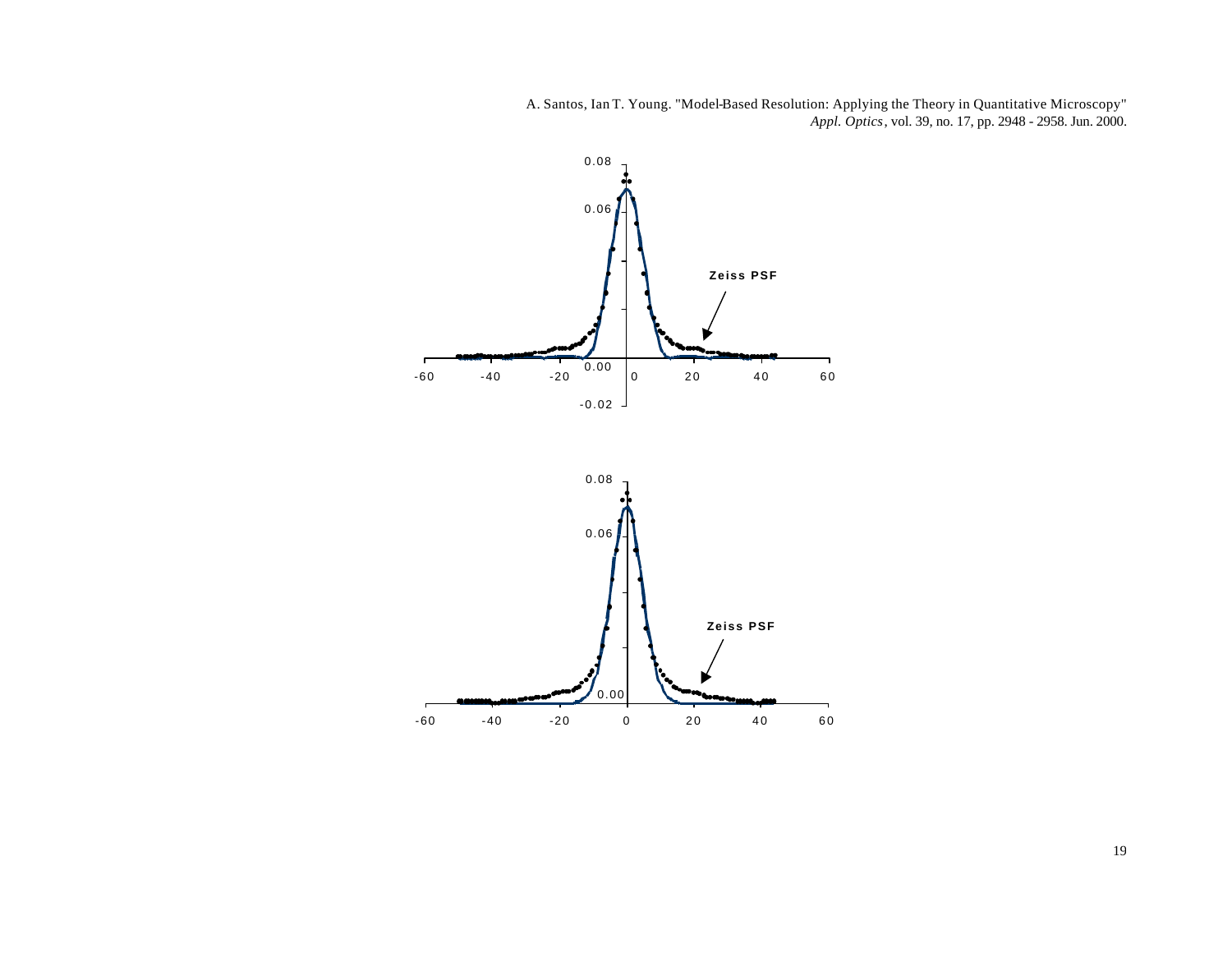**Figure 1**: Bessel-based (above) and Gaussian-based (below) models. The models are shown as continuous lines (—) while the Zeiss Axioskop microscope PSF is shown as dashed line ( $\bullet$ ). The fitting was done as described in the text.



20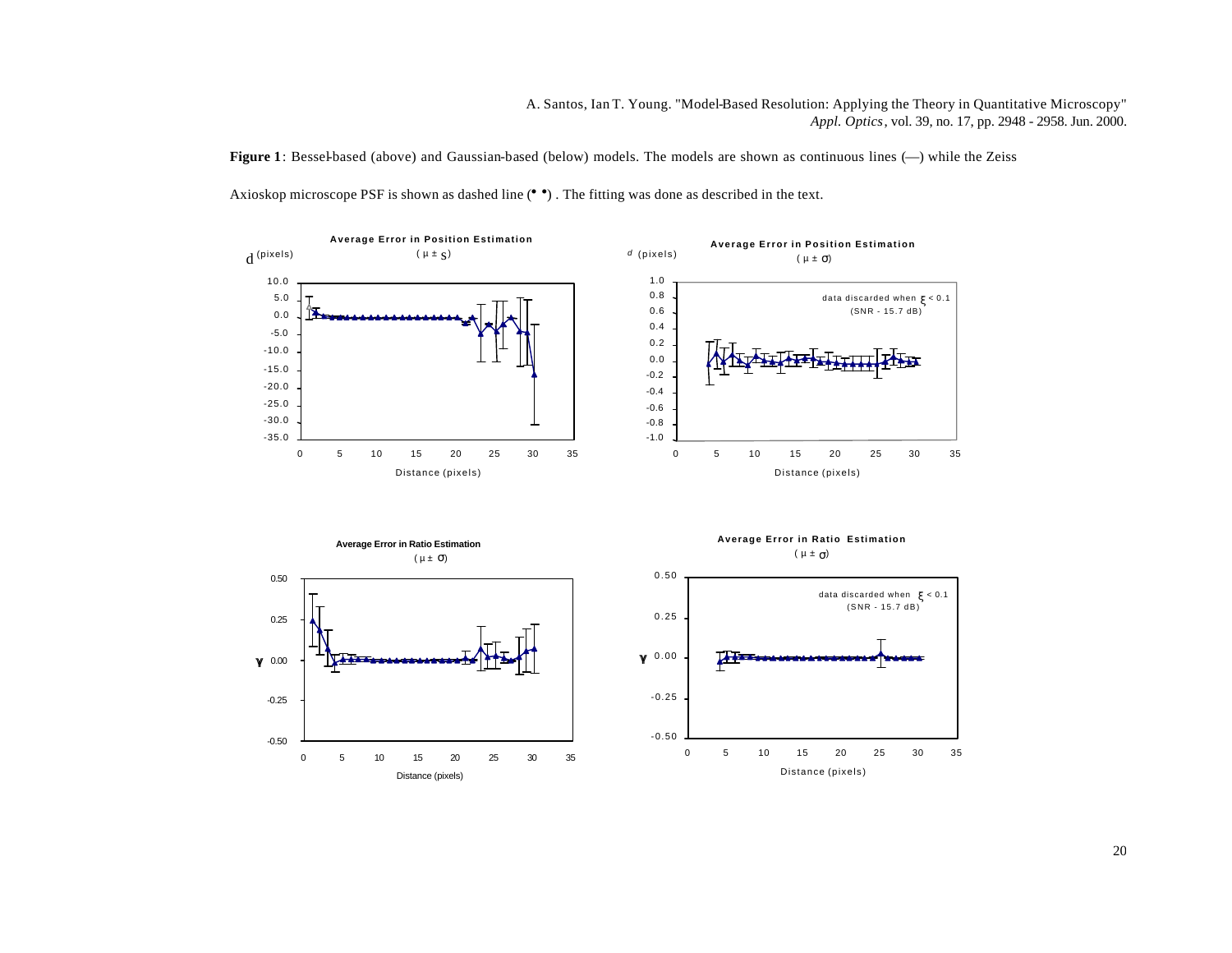**Figure 2:** Results of the two -dot model fit in the ideal case. The simulated image is from an ideal diffraction–limited microscope considering Poisson noise. Left: Results of all fits obtained. Right: Discarding cases where ξ < 0.1. Note the different vertical scales.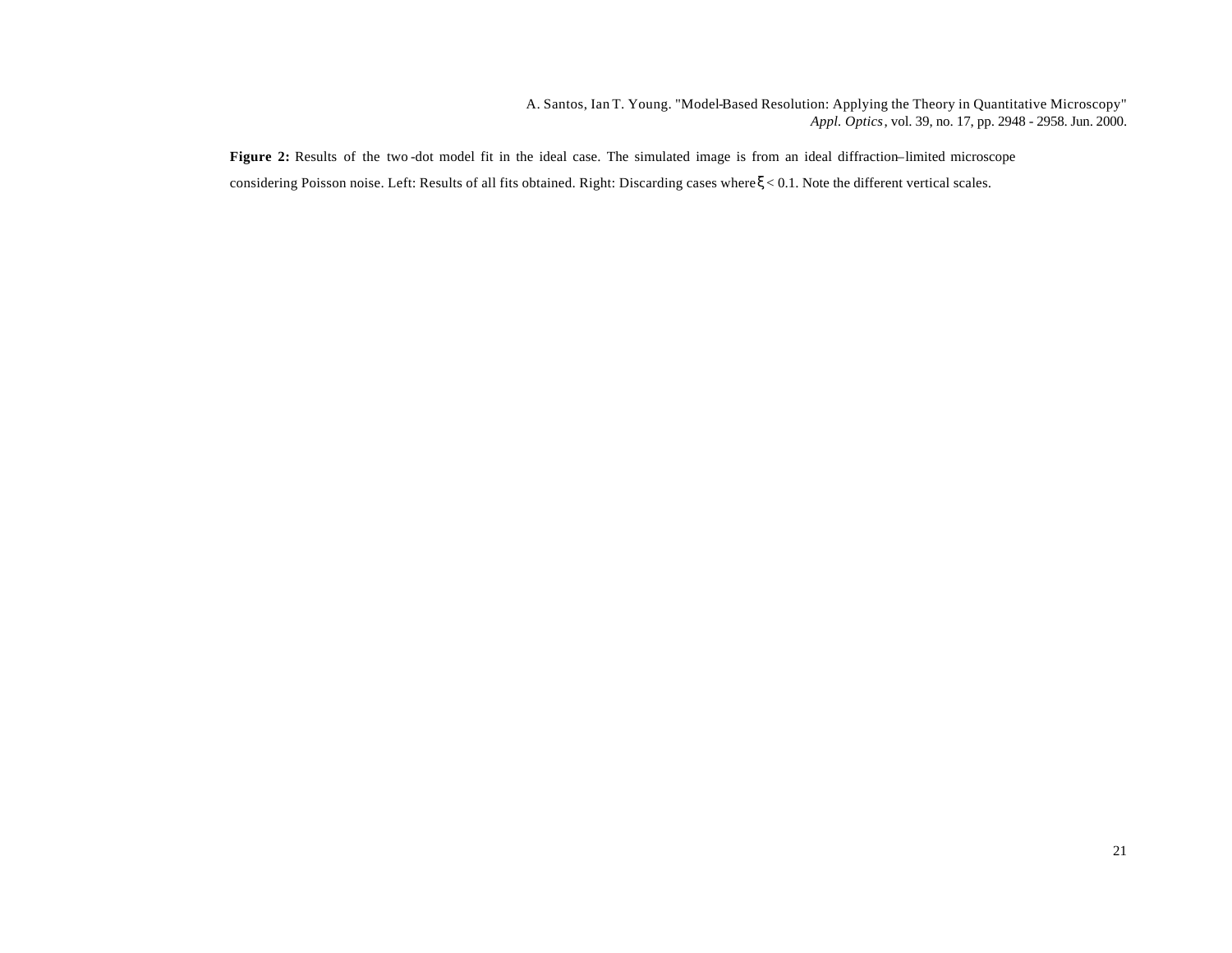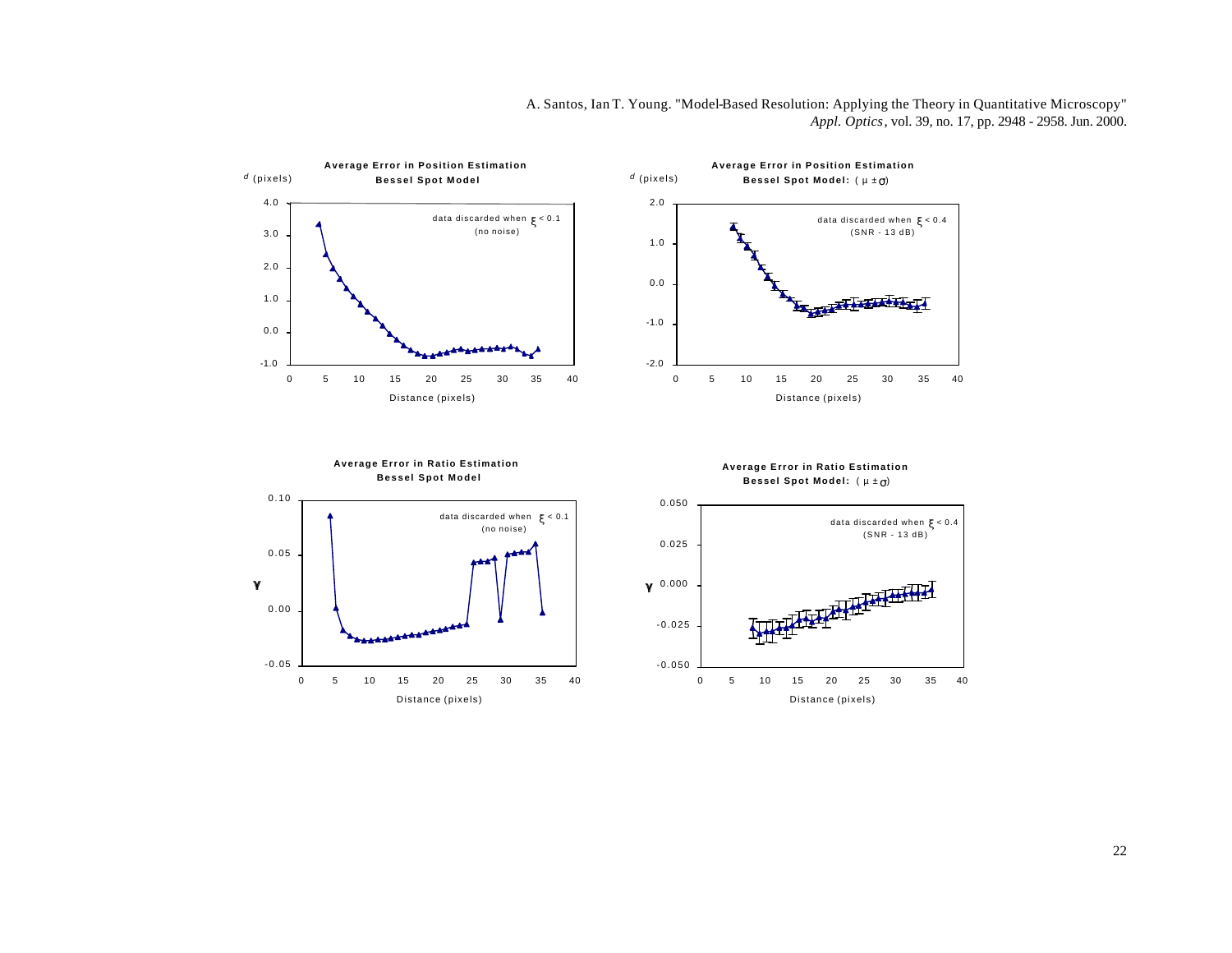Figure 3: Results of the experiments with simulated dots with the Bessel model for the Zeiss microscope parameters and in cluding Poisson noise. Left: Discarding cases where ξ < 0.1. Right: Discarding cases where ξ < 0.4. Distances in pixels are in interpolated space. Note the different vertical scales.

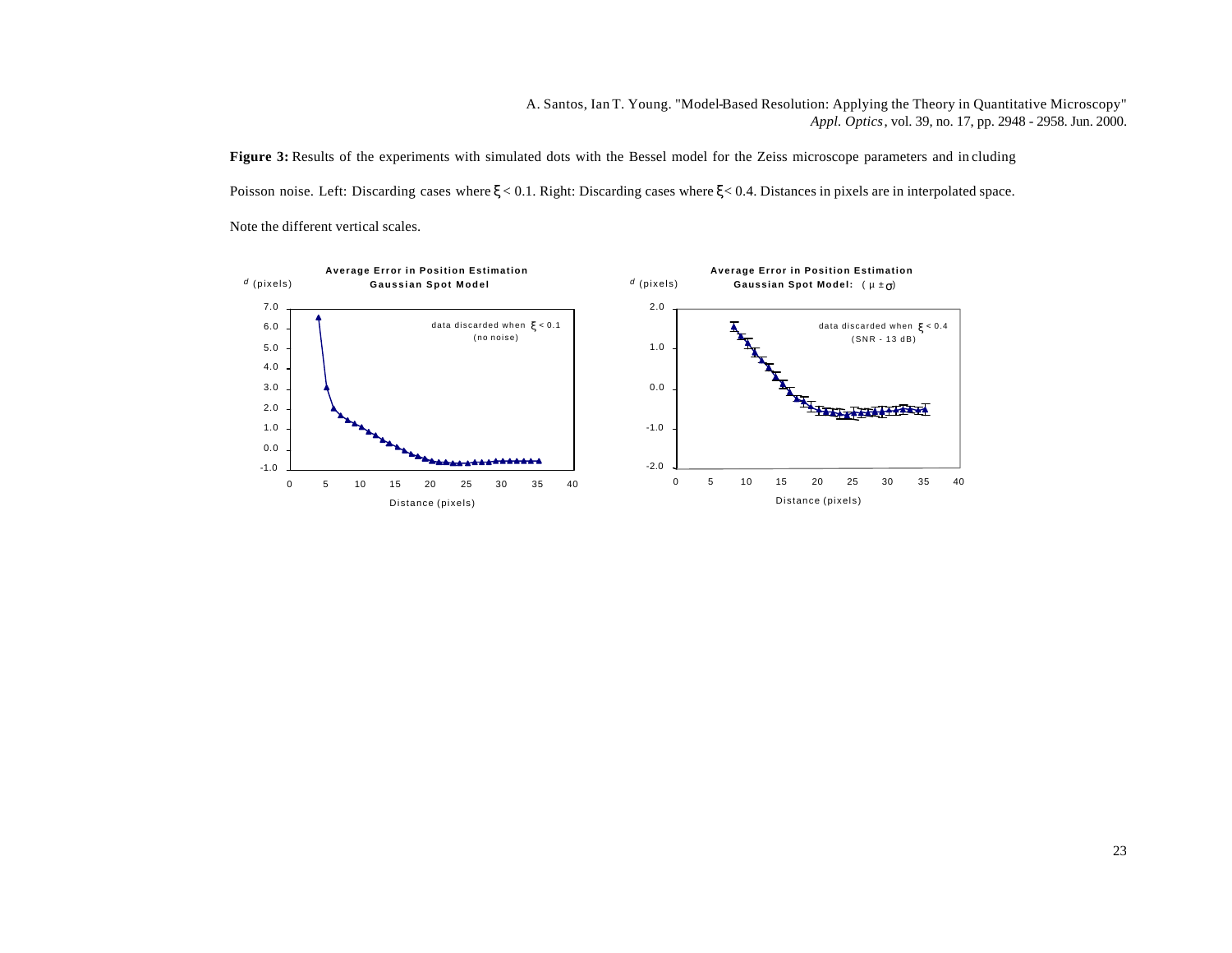

**Figure 4**: Results of the experiments with simulated dots with the Gaussian model for the Zeiss microscope parameters and including Poisson noise. Left: Discarding cases where ξ < 0.1. Right: Discarding cases where ξ < 0.4. Distances in pixels are in interpolated space. Note the different vertical scales.



24